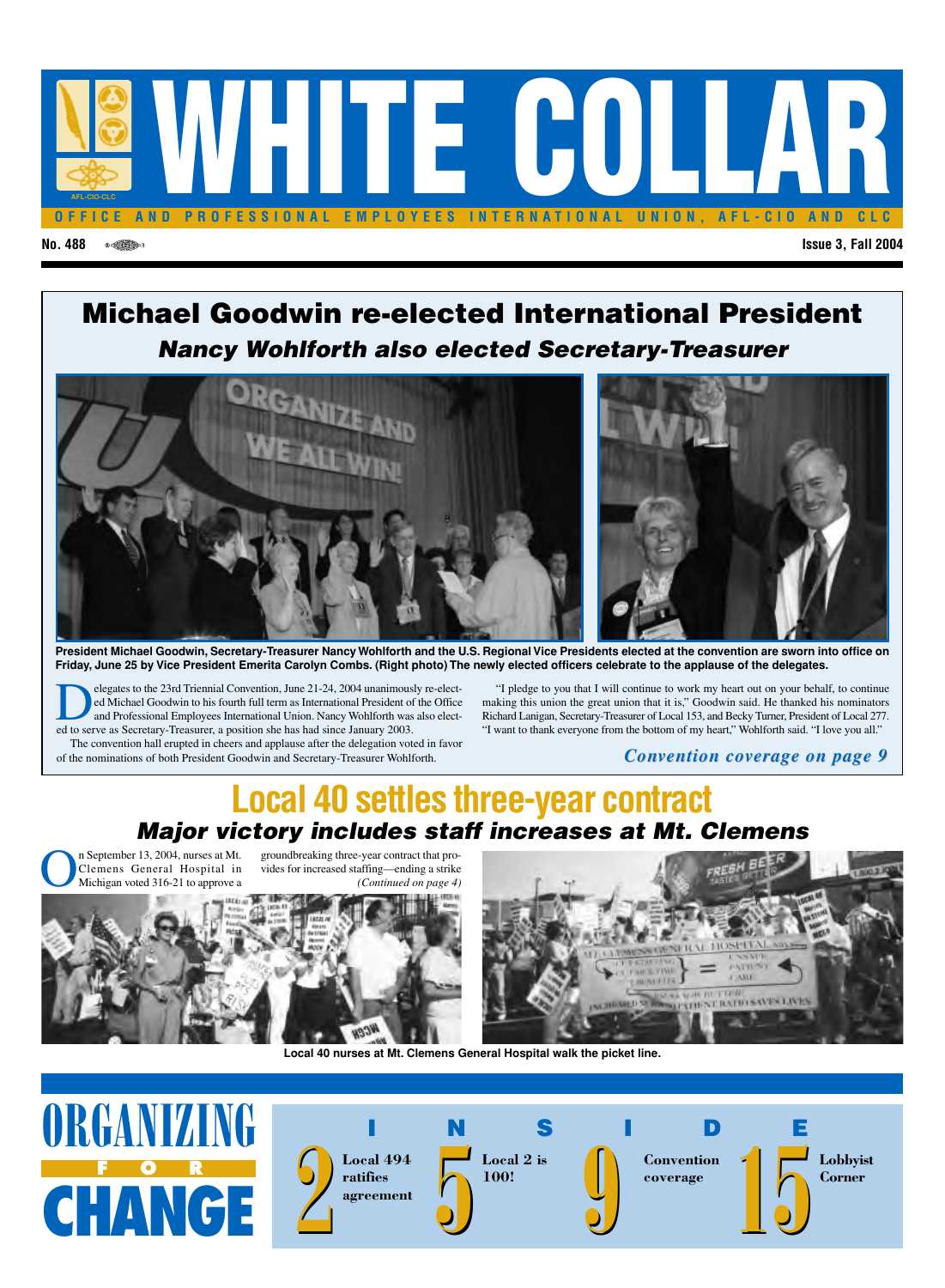## **Letters to the Editor**

#### **Dear International President Goodwin: Why Jobs Matter**

With a job, no matter how menial, comes self-respect. With a job, one can hold one's head high, and look everyone straight in the eye. With a job, no matter how taxing, comes a paycheck, no matter how small. With a job, one can go to work and feel useful until quitting time. With a job, days off and holidays are sweeter than wine. With a decent paying job, one can pay bills and keep creditors away from the door. With a job, one can hopefully be better off than before. With a job, sick days enable one to take time off to see a doctor without loss of pay. With the loss of a job, one can lose one's safety net, and may then fall free to the bottom of an ever-growing mountain of debt.

I prefer having a job any day, to never knowing the satisfaction and joy that comes with earning and deserving a full day's pay. Finally, and most importantly, when jobs and unions go hand-in-hand, it makes it harder for self-serving bosses to get the upper hand! **John Clifton Davis** Montclair, NJ

### **Dear International President Goodwin: Re: White Collar, #486, Spring 2004**

Why don't you tell the truth? It was the higher taxes put in by the Democrats that drove the businesses out of the U.S.A. Then the AFL-CIO and CLC wanting power, not what the workers wanted BUT POWER, that



**Again, we reprint letters from our members on various issues. We invite our readers to continue to share their opinions with us, whether in support of or in opposition to our own. Debate is healthy and welcome in this union. Letters are edited for length only, not content. Remember: anonymous letters will not be printed.**

**You can also reach us on the Web: http://www.opeiu.org**

than they can be produced here.

Face up to the truth! I was a union member but I'll never be one again even if I have to go on welfare to live.

Of course you give the Democrats money so that they'll push through your bills to gain power! Cut your salary down to that of us

little fellows—then maybe I'll listen to you. P.S. Many of us are discontented with you.

Sincerely, **Royal R. Meservy**

Local Union 472

### **Dear President Goodwin:**

Thank you very much for awarding me the \$5,000 scholarship. I was very surprised and excited when I found out I had received it. I believe it is a great honor to be given this money for college.

I will be attending Middle Tennessee State University. I intend to major in biology and animal science. After I complete undergraduate school, I hope to attend a school of veterinary medicine.

Thanks again for helping me to achieve my goals.

> Sincerely, **Christina Crawford**

### **Dear Editor:**

I want to express my appreciation to the staff of General Vision Services for the prompt and efficient services provided to me on Monday, September 13, 2004.

I faced the unfortunate situation of a crack in both of my contact lenses at the same time. I called Ellen at GVS, and she referred me to

Dr. Kunins at the company's facility on 14th Street. He set me up with temps and within 48 hours I had two new pairs of contact lenses and my 20/20 eyesight was restored!

Thank you to the staff of GVS!

**Michael Goodwin** OPEIU President

### **Dear President Goodwin:**

I just wanted to take a moment of your time to express my deep gratitude for the wonderful opportunity you so generously provided to me by inviting me to the 23rd Triennial Convention. My attendance there was a privilege and an honor, to say the least.

Also, I wanted to say thank you on behalf of all the pilots in Local 109 for your belief in the need to organize professional helicopter pilots. While it is often mentioned that it is the support that counts, it is too often overlooked that it is really the heartfelt belief in something that comes first. While the socalled support is no doubt the mechanism to success, it is in fact your wisdom, vision and decision — your belief — that has made our organization possible.

I attempted to say this during my brief acceptance speech, but I'm afraid it might have been lost in all of my nervousness.

The convention was an astounding success in my opinion; thank you so much for the experience.

Sincerely, **Troy V. Montanez** Negotiating Committee Member – Local 109 Lincoln, Nebraska

### prices up. The worker in the U.S.A. wants to buy things cheaper—so goods and items produced can be sold in our country cheaper

wages in the United States of America drove

# **Local 494 ratifies agreement with UAW**

INJURY.

y a count of 214 to 75 (74 percent),<br>the membership of Local 494,<br>Detroit, Michigan voted to ratify the<br>tentative agreement with the UAW negotiatthe membership of Local 494, Detroit, Michigan voted to ratify the tentative agreement with the UAW negotiated by, and with unanimous support of, the local's Collective Bargaining Committee and Executive Board. The contract is effective through February 1, 2009.

"We feel we have addressed the major

Pay Cuts

concerns of our active and retired members," Local 494 President Tracy Komer said. "Through economic improvements, benefit increases and language changes, this agreement reflects the improved relations between Local 494 and the UAW.

"We would like to thank our membership for their support through these negotiations," Komer continued. "We would also like to thank

Ikit jes

Pas

**FEDERATION** 

OF **CATHOLIC TEACHERS** 

> OPEIU LOCAL 153

President Ron Gettelfinger and Secretary-Treasurer Elizabeth Bunn and the UAW International Executive Board for their willingness to open negotiations early and their commitment to work diligently with Local 494 to provide a fair and equitable agreement."

The Collective Bargaining Committee members were Komer, Jerry Bommarito, Karen Dunning, Jan Lafata, Karen McCarthy,

## **FCT protest**

**Union officials join Catholic school teachers in front of Cardinal Egan's office at 1011 First Avenue in Manhattan to protest the employer's demand for increased health care premiums, which in effect means pay cuts. Left to right are International President Michael Goodwin, Local 153 Senior Business Representative Patricia Hoffman, FCT President Mary-Ann Perry and FCT Vice President Patricia Gabriel. Local 153 Secretary-Treasurer Richard Lanigan (not shown) also attended the "Insult and Injury" protest.**

Audrey McKenna-Decker and Sandy Naples. Highlights of the contract include: a \$1,000

lump sum award in February 2005; \$1,500 in February 2006; a 2 percent gross wage increase in February 2007; and 3 percent in February 2008. In addition, an annual bonus will be awarded this year and next, the amount dependent upon a member's years of service. Because this contract modification was agreed to seven months prior to expiration of the current agreement, active employees will also receive a \$500 ratification bonus.

Other highlights include an increase in pension rates and tuition assistance, as well as adoption of a mass transit benefit program that provides up to \$100 per month, on a tax free basis, for employees using public transportation for commuting purposes and employees who pay for parking in connection with their commute.

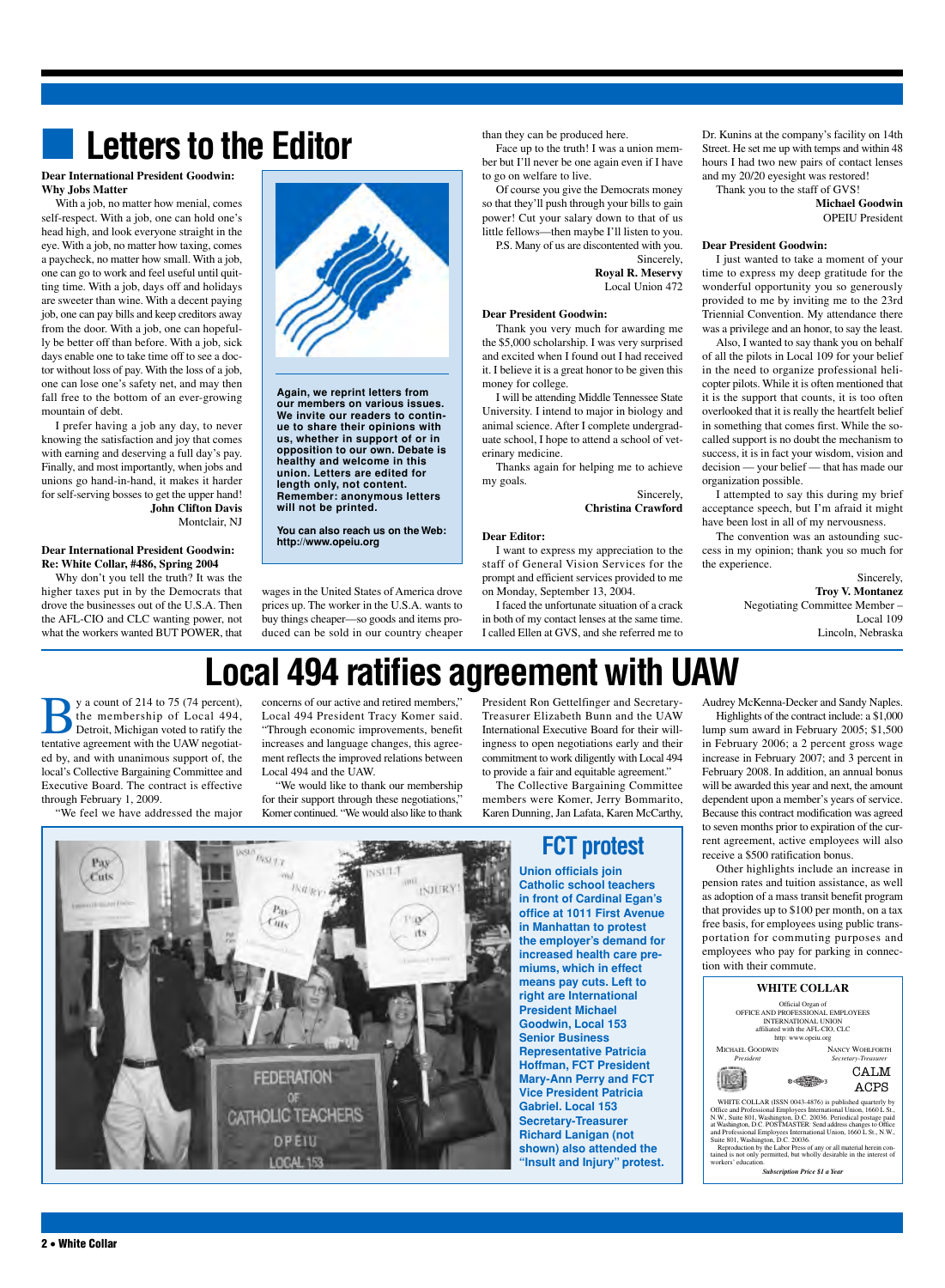# **Wohlforth tells Stonewall Democrats to hold politicians accountable**

**PEIUSecretary-TreasurerNancyWohlforthwasthe**<br>
2004 Convention's Labor Lunch, where she spoke<br>
passionately about the November mesidential election and said keynotespeakerattheNationalStonewallDemocrats 2004Convention'sLaborLunch,whereshespoke passionatelyabouttheNovemberpresidentialelectionandsaid it would decide "the course of history for millions of people around the world."

The Stonewall Democrats convention, held in Providence, Rhode Island in the days leading up to the Democratic National Convention in July, hosted some of the nation's most influential and high profile members of the Democratic party. Among the speakers were Representative Patrick Kennedy (D-R.I.) and Democratic National Committee chairman Terry McAuliffe,

The convention is held biennially, and this year brought more than 300 participants to Providence for a host of workshops, training sessions and special events.

Wohlforth, the highest-ranking gay person in the labor movement, told delegates that the way to beat Mr. Bush is to focus on issues important to gays and lesbians, such as gay marriage, and use these issues to get out the vote in November.

"I want to elect the Johns and get rid of

**By Susan Carey, President, Local 393**

**OREC SERVING THE OREO SERVING THE CONFIDENCE CONCRETE AND SERVING THE SERVING ON THE SERVING OF SCHOOL AND SERVING THE SERVING OF SCHOOL AND SERVING THE SERVING OF SCHOOL AND SERVING THE SERVING OF SCHOOL AND SERVING THE** is the right to assemble or organize and to collectively give our voice to our needs, our right to be acknowledged and rewarded equitably for our labors, as well as the right to live in dignity.

We, as unionists, know that the greatest advocate for the "average" citizens of America is the union. We also know that we continue to struggle to retain all we have achieved through collective bargaining while legislation on every level obliterates what we have gained. Union jobs have diminished through trade agreements with countries that now produce goods previously manufactured by Americans, yet we are expected to purchase those goods and keep our economy viable.

We in Michigan have seen the drastic drop in union membership and elimination of union workers in the industries indigenous to our state. With this comes the editorials that challenge the strength of unions and their influence in the job market and, of course, in city, state and national elections. Let us hope that

Bush more than anyone," Wohlforth said. "I say we cannot duck the issue … Do the right thing. Don't duck and run. Come out fighting fear and hatred. If we duck and run like we did on a lot of issues in 2000, a lot of our people will stay home again."

She also stressed how many of the issues important to the gay, lesbian, bisexual and transgendered community are also key civil rights issues important to the labor movement.

"Gay marriage has become a labor issue, a civil rights issue," she said. "The only way

we can protect our domestic-partner benefits is through a union.

"Above all, let us hold the politicians accountable. If we can't hold them accountable before the election, do you think we can after?" she asked.



**Secretary-Treasurer Nancy Wohlforth with Representative Patrick J. Kennedy (D-R.I.) and delegates to the National Stonewall Democrats 2004 Convention. Wohlforth told delegates to focus on issues important to gays and lesbians, and use those issues to get out the vote on November 2!**

## **Local 393 scores again!**

in the coming elections the strength of organized labor will refute their predictions.

This year, OPEIU Local 393 has had to negotiate the contracts of four credit unions and the UAW office staffers in the Multiple Employee Group known as MEG. While those talks are currently ongoing, OPEIU scored a major victory and all eyes were on us!

Wanigas Federal Credit Union in Saginaw, Michigan notified us that they rejected our proposal to extend the contract for a year, and offered three days of bargaining – the third day being the day the contract would expire. Simultaneously, they applied for federal mediation.

International Representative Faye Orr was assigned by President Michael Goodwin to lead our team in the negotiations. Jocelyn Phillips and Martha Clemens, the Local 393 stewards at Wanigas, were our delegates to the OPEIU Convention, and there they met Faye.

Both women were profoundly impressed by the immediacy with which OPEIU dealt with the Canadian boycott. They returned from the convention with a renewed strength of purpose and pride in their union, convey-



Wanigas employees, members of Local 393, are happy with the contract. Whe run on the bank drew nearly half a million will prevail and solidarity is alive and well!

ing to their members the need to rely on, work for and support their union.

In the three days of bargaining, the consulting firm that represented Wanigas gradually but methodically proved their intention to decimate all benefits and reduce wages of the "overpaid employees."

Their pedantic concern for only hiring persons with college degrees was reflected in their stance to pay new hires a pittance above fast food wages and their unctuous references to the annual wage of our members were repeated throughout the process.

Meanwhile, our members wore their union buttons or buttons that read "This place works because I do;" this offended management and reference was made to it by their negotiator several times.

Despite approaching the deadline and having been given management's final offer, the union stood fast. Faye, in her inimitable southern ladylike way, told them firmly, "You insult us. If you think we will agree to this you are sorely mistaken, and we will never agree to a concessionary contract … we will just wait for the mediator."

Immediately thereafter, we sent the word out to the UAW locals, the labor council, the core union people in the Saginaw area and to the media. That night, the evening newscast said Wanigas employees were set to strike. The Saginaw News carried the story in the evening edition.

The next morning when Faye and I drove into their parking lot, there were no parking spaces and union people stood four abreast from the sidewalk to the teller windows – withdrawing their money. The telephones were ringing constantly with people demanding to speak with the CEO or the board members who were from the UAW local union next door. By the close of business that evening, the run on the bank drew nearly half a million



**Wanigas Federal Credit Union Shop Steward Martha Clemens, International Representative Faye Orr, Chief Steward Jocelyn Phillips, and Local 393 President Susan Carey.**

dollars and our members were ready to walk! Management was stunned at the outpouring of union support and knowing a picket line would close the place down, they rethought their position. We settled the contract on our terms.

It was a thrilling sight to see our members march in the local union next door, singing "Solidarity Forever." They unanimously ratified the agreement, and then embraced one another and us, their bargaining team. OPEIU made an impact on the city of Saginaw!

To brother Michael Goodwin and the International staff, our thanks for your immediate response to our needs, for expediting strike approval and for your telephone calls with your concerns.You have given the members of Local 393 impetus and resolve as we face employers with their lawyers and consultants across the bargaining tables.

We are confident that we will succeed in giving our members the understanding that despite these precarious times, union people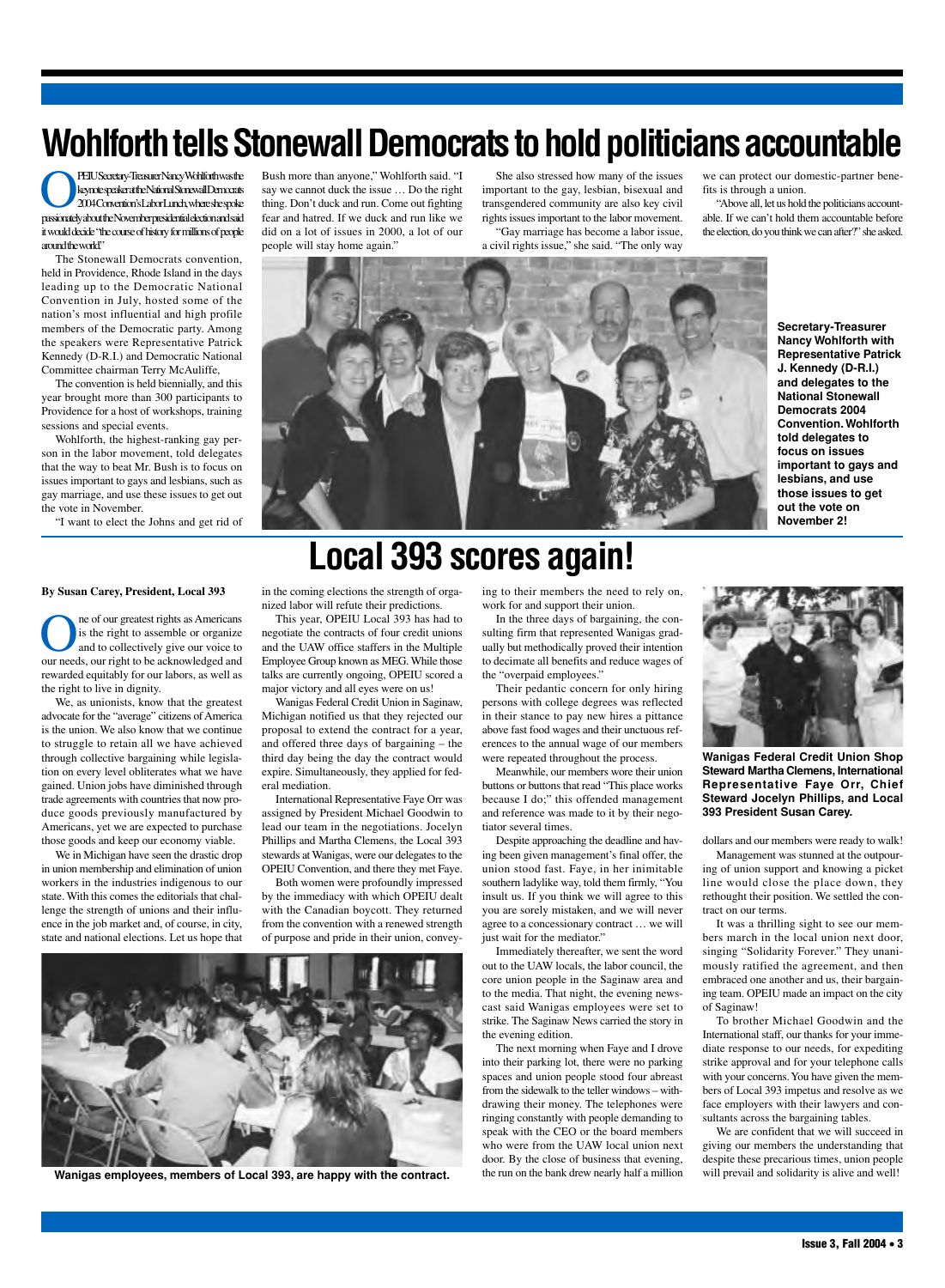# **Family Fun Day for Local 30**

66 T t was a huge success," declared Events Committee Chairperson and Local 30 Vice President, Cathy Young. "I have heard only great things from our mem-Let bers about this event in the past, and with the way this year's picnic sold out

all 800 tickets in advance, I am sure we should keep on doing it." August 29 was the date, Crown Pointe was the place, and hundreds of Local 30 members and their families made it the biggest and best event ever. The Local 30 "Family Fun Day" serves up great weather for the beach, plenty of great food, prizes, activities, and just plain fun for everyone.

"We have said all along that one of the goals of the leadership of Local 30 would be to give members more value for their dues," Local 30 President Marianne Tegio said, "and if the tremendous response to this year's 'Family Fun Day' is any indication, I think we have done it."

"This is a really good time to bring out the whole family and spend it with co-workers and friends," Hector Peralta, EVS, said. "I wouldn't miss it!"

"It's wonderful to see so many people who work so hard get the chance to come together strictly for social purposes," Executive Director Walter Allen Jr. said.

"Everyone involved has done a great job, from our Events Committee for organizing it, Picnic People for the great food and activities, our members for all the donated prizes, and to our Executive Board for supporting the idea and making it possible," Allen continued.



**Local 30 members and families have a great time at the Family Fun Day.**



**Region V Vice President and Local 30 Executive Director and Chief Financial Officer Walter Allen Jr. welcomes everyone to the picnic.**



**Local 30 members do the limbo!**

## **Local 40 settles three-year contract**

levels of 2003.

contract provides smaller raises, additional hires will bring staffing back to the pre-reduction

Other contract improvements include no reduction in paid time off (PTO) for current employees; employees may "sell" up to 50 percent of their PTO balance each year; no mandatory cross-training for employees with five years or more of seniority; a \$2.50/hour premium for cross-trained nurses performing work outside of their "home unit;" and no more than 15 percent of the nursing posi-

Local 40 nurses remained strong during the strike, even as the hospital brought in newly hired permanent replacements. They walked the picket line with signs declaring, "Unsafe staffing puts patients at risk!" and "We walk the line so your life's not on it!" A large banner was always on hand that said, "Mt. Clemens General Hospital says, cut staffing, cut sick time and cut benefits. Nurses know better! Increased nurse to patient ratio saves lives!" The nurses were greatly buoyed by support from fellow labor members in different unions. "We have been so supported by all the labor organizations around," Sulflow said. "We feel that our issues, while very limited to our specific problems, also reflect the struggle of workers across the country as they try to get safe working conditions, decent wages and benefits. We have many more sim-

tions shall require variable shifts.

ilarities than differences."

in his debt.

The nurses received the strong support from Michigan State AFL-CIO President Mark Gaffney, whose participation in the negotiations led to the settlement. Both Local 40 and the International Union are forever

#### *(Continued from page 1)*

that began August 9 and cost the hospital close to \$3 million, reported Local 40 President Vickie Kasper. Local 40 rejected two proposed contracts during the five-week strike, and an agreement was finally reached after the hospital agreed to add the equivalent of 25 additional full-time nurses to the bargaining unit.

"The vote was all about patient care," said Merry Hamby, a nurse at the hospital for 13 years. "This is not about the money." The nurses took their professional responsibility seriously to advocate for their patients at the hospital, and were steadfast in their fight to protect their patients' right to safe, adequate, appropriately skilled and timely nursing care. Staffing levels were so inadequate as to be dangerous for patient safety and health, thus the nurses went out on strike. "Some of our nurses are taking care of eight to nine very ill patients," said Sandra Sulflow, vice president of Local 40's Mt. Clemens General Hospital RN Unit. "The end result is that we have more patients, less nurses and less support staff, which lowers the quality of care."

The 540 nurses, members of OPEIU Local 40, walked off the job over staffing ratios, as well as paid time off and employee contributions for health care benefits. Workers were without a contract since February 2004.

"The vote showed that we successfully reached a mutual agreement that resonated with the membership," Sulflow said. "We met mutually on a solution to patient care at Mt. Clemens by agreeing to a minimum guarantee of nursing staff levels in the hospital. So while we didn't get patient ratios, we did get more nurses, which is basically what we needed." While the



**Nurses celebrate their contract victory!**

**Juliet Procopio weds**



**Juliet Procopio, assistant to Secretary-Treasurer Nancy Wohlforth, was married on May 21, 2004 to Thomas Casey. Attending the wedding were (left to right) Region IIVice President Patricia Priloh, Wohlforth and International President Michael Goodwin. Mr. and Mrs. Casey now reside in Maryland with Juliet's 10-year-old son, Joseph.**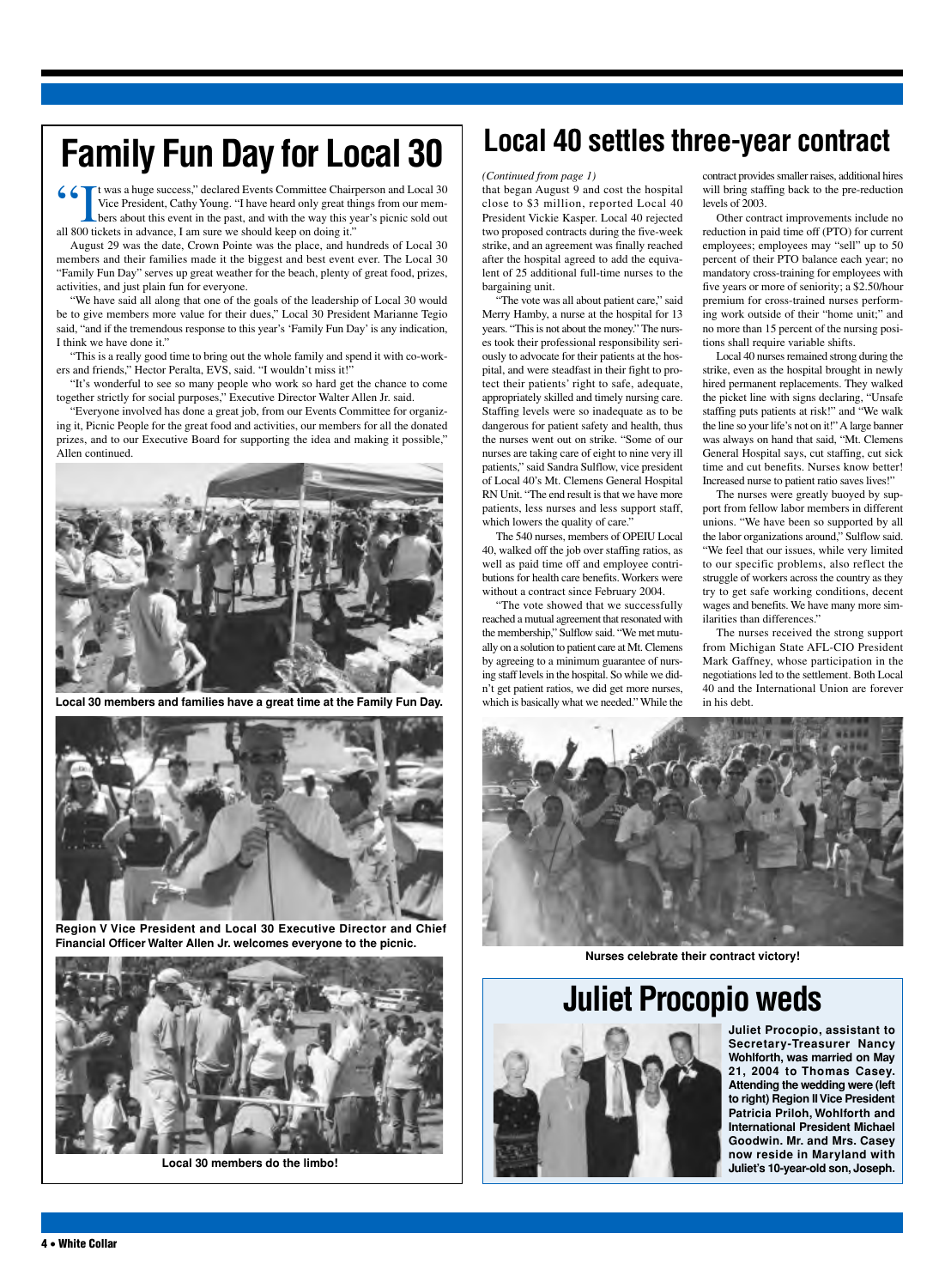## **Local 2 celebrates 100 years**



**(Left photo) Local 2 President Dan Dyer opens the program at the 100th anniversary celebration on October 2 and welcomes participants; (middle photo) Secretary-Treasurer Mike Cowan reports on evening events; (right photo) Dyer visits with International President Michael Goodwin and Secretary-Treasurer Nancy Wohlforth. Goodwin and Wohlforth were guest speakers at the event, and brought well wishes from the International Executive Board and OPEIU members.**

Social 2, serving Washington, D.C. and<br>Maryland, celebrated their Centennial on<br>October 2, 2004 with a dinner dance for<br>members International President Michael Goodwin Maryland, celebrated their Centennial on October 2, 2004 with a dinner dance for members. International President Michael Goodwin and Joslyn Williams, president of the Metropolitan Washington Council,AFL-CIO were on hand and congratulated the Local on its 100 years of achievement on behalf of working men and women in the tri-state area.

"Local 2 is filled with hard-working officers and staff that work diligently to defend the rights of their members and to give voice to them on the worksite," President Goodwin said. "And those members are some of the finest within the OPEIU. Congratulations to them on 100 years of union service—here's to another 100 years!"

### *The birth of Local 2*

In 1904, a charter was issued to the Stenographers, Typewriters, Bookkeepers and Assistants Local 11773 (now OPEIU Local 2). It was the year Theodore Roosevelt became president, the ice cream cone was unveiled at the St. Louis World's Fair and when work began on the Panama Canal. The original fifteen members of Local 11773 were committed to organizing, protecting against

discrimination for union activity and fighting for fair pay — many of the things that Local 2 still works for today. In 1945, the AFL granted a charter to the Office Employees International Union (OEIU) and Local 11773 became OEIU Local 2 (OEIU later became OPEIU).

Local 2 has a very proud record of union activism on behalf of clerical and professional employees. In the last few years, the local has successfully negotiated innovative contract language at some shops including domestic partner health and pension benefits, expanded parental leave for sick parents

and spouses/partners, and workable telecommuting. Local 2 was in the forefront of the fight to compress the workweek to allow members time for their families, and has been actively fighting for retiree health care and the maintenance of existing health insurance benefits for its members.

With its past record of achievement, its past struggles and victories, willingness to break new ground and improve the lives for area clerical and professional workers, the members of Local 2 can look ahead to the next 100 years with great pride and enthusiasm.

*For the full story, see next page* 

## **Washington D.C. local members join overtime protest**



**Members of Local 2, Washington, D.C. joined the August 23, 2004 protest of the Bush administration's changes to overtime regulations, which went into effect that day. AFL-CIO President John J. Sweeney was among those who addressed the gathering in front of the Labor Department in support of retaining overtime eligibility for up to 6 million workers deprived of it by the Bush rules. Hundreds of workers attended the protest, as well as Senate Labor Appropriations Subcommittee Chair Arlen Specter (R-Pa.), Sen.Tom Harkin (D-Iowa), and CWA President Morton Bahr.The fight over overtime pay resumed September 7 when the GOP-run Congress returned from recess. For more information about this issue, see story on page 15.**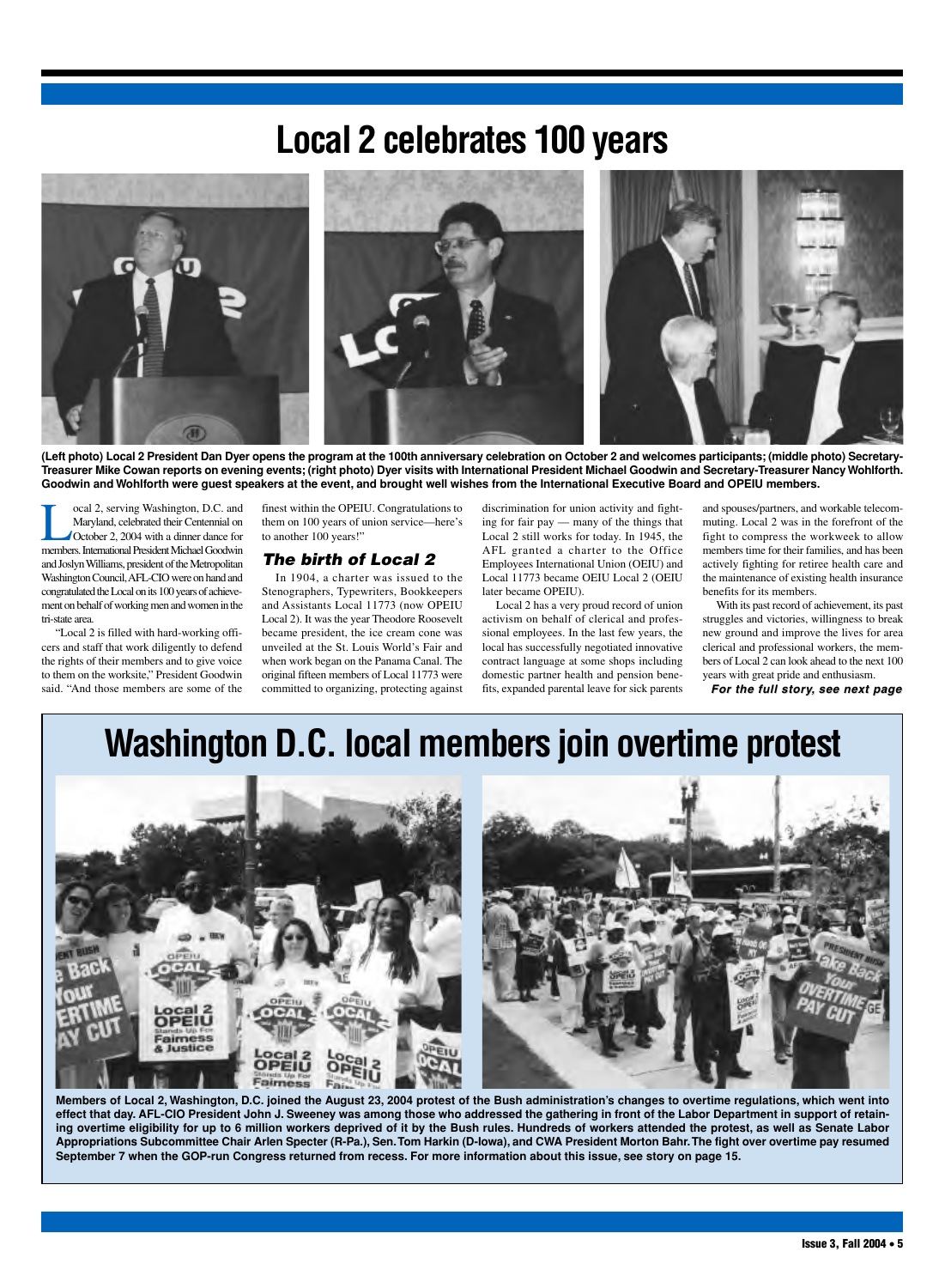# **"This Place Works Because We Do!" The History of OPEIU Local 2**

#### *By Kathleen McKirchy* **21-Year-Member of OPEIU Local 2**

The birth of the union now known as OPEIU Local 2 occurred during the same year that the ice cream cone was unveiled at the St. Louis World's Fair. It was the same year that Theodore Roosevelt became president, when work began on the Panama Canal and when Marlene Dietrich, Cary Grant, Ray Bolger and Ralph Bunche were born. It was also that year that Frederic Bartholdi, the sculptor of the Statue of Liberty, died—one day after this new union came into existence. Perhaps this one day in common baptized the local with a new spirit of dignity and justice, sparking its zeal to organize and fight for the interests of clerical and professional workers for 100 years.

The fifteen members who were granted a charter by the American Federation of Labor on October 3, 1904 and who became Stenographers, Typewriters, Bookkeepers and Assistants Local No. 11773 would be gratified to know that this union now represents 6,000 members; that it organized shops furiously over the years; that it produced the first president of the international union; that it broke out of the mold of unionizing only staffs of other unions and organized thousands of workers in private industry; that one of its staff representatives would be the second union member to be appointed to the Pre-Home Rule DC City Council; and that it would pioneer innovative contract subjects and language. All of these OPEIU Local 2 has done.

### **Beginnings**

Local 2 in Washington, DC was the second local of the Stenographers, Typewriters, Bookkeepers and Assistants Local Union to be granted a charter by the American Federation of Labor (AFL), the first being the local union in Indianapolis, Indiana. But its number was 11773 and it was a "federal local union," similar to locals directly affiliated with theAFL when no national union existed, and able to organize a variety of workers.

It is unclear which was its first organizing victory and contract, the AFL or the International Association of Machinists (IAM). Correspondence exists betweenAFL President Samuel Gompers and Secretary-Treasurer Frank Morrison with the first officers of Local 11773, John Sherrier, President and Frank Hartwell, Secretary, regarding negotiations, and reference is made to an IAM contract. But no document has been found identifying when the first IAM contract was signed.

By 1909, the IAM contract addressed minimum salaries—stenographers with three years or more experience earned \$15 per week, bookkeepers \$18 per week, typewriters \$12 and office clerks \$11. The workweek was 42 hours. Signing this contract for the union were M. E. Joynt, Arthur Hunt and J. G. Bridaham.

By 1910, Local 11773 had two female officers—Mrs. Marion Webster, President, and Miss Dagmar Nielsen, Secretary. In re-negotiating the contract with the AFL, which appears to have occurred in large part via letter, President Samuel Gompers indicated his dismay with a union proposal that management must submit in writing the reasons why employees are discharged. In a letter to the union dated March 1, 1910, he asks "Is it possible that such a proposition was seriously made?…It would seem that competency and faithfulness of service should be determined by the employer…surely you would not seriously ask theAF of L to give in writing the information to the union as to the cause for which any employee may be discharged."

The union also wanted protections against discrimination for union activity, a proposal that management believed was unnecessary.

At this time the AFL was located in what is now the headquarters of the United Association of Plumbers and Pipefitters at 901 Massachusetts Avenue NW. Local 11773 was then located at 4321 8th Street NW. Across the country, in addition to the Indianapolis and Washington local unions, 50 other charters had been granted for clerical worker unions by the AFL. But during the '20s and early '30s, most failed to survive. By 1932, fewer than two dozen existed. But Local 11773 persisted and grew.

### **The Drive for an International Union**

The election of Franklin Roosevelt in 1932, the passage of the Wagner Act in 1935 granting workers the right to organize, and the lingering effects of the Great Depression spurred massive organizing across all industry sectors. Clerical worker unions grew and began to see a need for a national coordinating body to share power, ideas and resources.

In 1936, a resolution was presented at the AFL Executive Council meeting by Molly Levitas, a Chicago activist, supporting granting a charter to a new national union of clerical workers.Although not passed at this time, the struggle for national recognition brought several Local 11773 leaders to the forefront in the fight for clerical worker rights.

Paul Hutchings became president of Local 11773 in 1938, running the local out of his apartment while he worked full-time at the IAM. The local at this time was already breaking new ground by organizing workers in private industry and the membership increased to 400 (dues were \$0.75 per month). By 1943, the membership had climbed to 800.

W. Robert Probey also became active at this time. A bookkeeper at the AFL, he was allowed to work part-time as a business agent for the local, which bolstered its ability to organize locally for new members and agitate nationally for a national clerical union.

At the 1941AFL Convention, another attempt was made to pass the national clerical union resolution.A. Philip Randolph, the president of the Brotherhood of Sleeping Car Porters, gave Hutchings, Probey and others encouragement in the fight, likening the struggles of African-American workers for recognition and inclusion with those of clerical workers. The resolution finally passed and the AFL set up the International Council of Office Employee Unions, a sort of "trial run" organization to see if the idea of a national union of clerical workers would work.

The existing local unions then met in Chicago, and Paul Hutchings, President of Local 11773 was elected Secretary-Treasurer. Although on their way, the AFL was still reluctant to admit them as a new international union due to many locals with few members and uncertainty about the new group's financial viability.

In 1943, the International Council opened its first office at 827 14th Street NW in Washington, DC. Hutchings took a leave of absence from his job at the IAM and became the full-time paid Secretary-Treasurer of the Council, allowing for more coordination, organizing, and political participation by its member locals.

Finally in 1945, theAFL agreed to grant a charter and the Office Employes International Union (OEIU) was born. The founding convention was held in Cincinnati with 90 delegates from 54 locals representing 22,000 members nationwide. Local 11773 became OEIU Local 2, and its president, Paul Hutchings, was elected the first president of the new international union. By 1946, 161 local OEIU unions had been chartered.

### **World War II and the Century's Second Half**

In 1944, OEIU Local 2 organized one of its major shops, Washington Gas Light.At some point in the late 1940s, Robert Greenwood became Local 2 president and John Cahill, who later became president of the local, was serving as a business agent.

Heavy organizing brought major shops into the Local 2 fold throughout the late '40s and into the '50s and '60s including theWonder Bakery, two funeral homes, several international unions, health and welfare funds and the CIO and AFL Federal Credit Unions. In 1960, the first Master Agreement was signed, setting basic wage rates, benefits and working conditions for all the shops at national and international unions that were signatories.

In 1953, members of the local attended the national union convention in Cleveland. The delegation, which included then-President Robert Greenwood, John Cahill, Herman Hazel, Esther Smith and Jean Zelie, mentioned in their report to the members that they had been addressed by Frances Perkins, the first female Secretary of Labor who was appointed by FDR. "Her talk was not only timely…but also proved to the delegation that women can play an important part in the development of our democratic way of life," they reported.

In 1965, OEIU changed its name to the Office and Professional Employees International Union, and thus Local 2 acquired the name it proudly wears today. Also during this year Local 301 in Baltimore was merged into Local 2, widening its geographic jurisdiction.

Organizing continued into the 1970s and 1980s, adding the Washington Metro Area Transit Authority, the Georgetown Dental Clinic, American District Telegraph Company of West Virginia (ADT), Group HealthAssociation (now Kaiser Permanente) and the National Bank of Washington to its stable of unionized worksites. Organizing wins in the 21st century have included additional bargaining units at Kaiser Permanente, at ADT and at Parents and Friends of Lesbians and Gays (PFLAG).

### **On the Picket Line**

While recognizing the sensitivities of conducting job actions against other unions who were Local 2 members'employers, the local never hesitated to take whatever steps were necessary to win justice for the workers. In 1963, Local 2 members struck the Wood, Wire and Metal Lathers International Union (now the United Brotherhood of Carpenters), causing *The Washington Post* to headline "Unionists Picketed by Unionists" (3/8/63). The Asbestos Workers International Association was struck for a first contract in 1969.

Ten years later, members were on the picket line at the American Postal Workers Union Health Plan, as they fought for maintenance of their contract and an increase in the pension plan contributions. This particular battle caused *The Washington Post*'s Mike Causey, in his Federal Diary of November 30, 1979 to write "Two of the Town's Biggest Unions Are Eyeball to Eyeball…other AFL-CIO unions in town are watching the fight with interest because union picket lines thrown up around union offices pose all sorts of philosophical questions."

Job actions weren't limited to strikes, however, as "work to the rule," lunchtime picketing, creative leafleting, innovative member buttons and clothing at work and other strategies were devised to win the day for the members of the local.

### **Local 2 in the Community**

Organizing, bargaining and political action were not the local's only strong points. From the beginning, Local 2 had been active in the labor council's United Labor Agency, now the Community Services Agency, sponsoring Union Counselor Training, serving on their boards, and providing volunteers for community events, strike support of other locals and fundraising. In the 1960s the local spearheaded clothing drives for the United Farm Workers. In the '70s, Local 2 hired buses and went around to the shops rounding up members to support the rallies for the GE Strikers and the JP Stevens Boycott atWoodies and Hecht's. Local 2 has also been an active affiliate of the Metropolitan Washington Council, AFL-CIO, joining with the 175 other local unions in the area to promote the interests of all workers.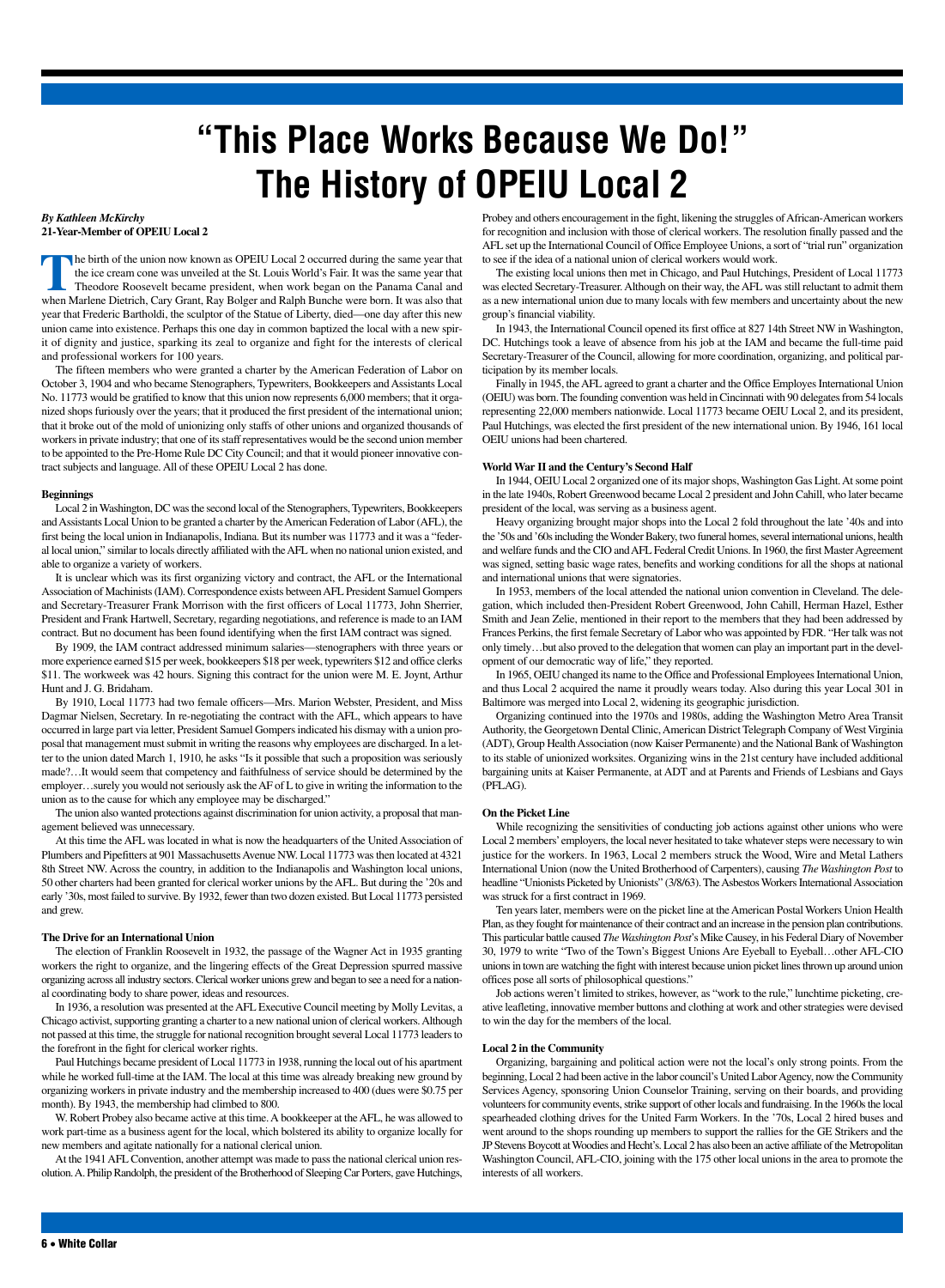#### **People Stories**

Local 2 has produced a few of the national and local labor movement's best activists. Phil Daugherty, who served as Business Agent from 1962-68 was appointed by the President of the United States to the Pre-Home Rule DC City Council. John Hazel was the local's first African-American business agent and was most likely its first black Secretary-Treasurer. Margareta Crampton, the local's first female First Vice-President, became the COPE/VIP Director for the Maryland State and DCAFL-CIO. Robert Harbrant became the first Executive Director of theAFL-CIO's Food and Allied Service Trades Department, and retired as the Assistant to the President of the Bakery, Confectionery, Tobacco Workers and Grain Millers. He credits his advancement into these positions to his experiences as a steward for Local 2 at the AFL-CIO.

And of course, there was Paul Hutchings, who, as already mentioned, left his job as president of Local 2 to become the first President of the newly-chartered national union of clerical workers in 1945.

#### **The Next 100 Years**

OPEIU Local 2 has a very proud record of union activism on behalf of clerical and professional employees. In the last few years, the local has successfully negotiated innovative contract language at some shops including domestic partner health and pension benefits, expanded parental leave for sick parents and spouses/partners, and workable telecommuting. Local 2 was in the forefront of the fight to compress the work week to allow members time for their families and for leisure, and has been actively fighting for retiree health care and the maintenance of existing health insurance benefits for its members.

With its past record of achievement, with its past struggles and victories, with its willingness to break new ground and continue the march to better lives for area clerical and professional workers, the members of OPEIU Local 2 can look ahead to the next 100 years with hope, with pride and with great enthusiasm.

#### **The Changing Names of Local 2**

| 1904 | Stenographers, Typewriters, Bookkeepers and Assistants Local No. 11773 |
|------|------------------------------------------------------------------------|
| 1937 | Office Employes Union Local No. 11773                                  |
| 1945 | Office Employes International Union, Local 2                           |
| 1965 | Office and Professional Employes International Union, Local 2          |
| 1983 | Office and Professional Employees International Union, Local 2         |
|      |                                                                        |

#### **The Various Offices of Local 2**

| 1904 | 4321 8th Street NW, Washington, DC  |
|------|-------------------------------------|
| 1945 | 1110 13th Street NW, Washington, DC |
| 1945 | 1221 G Street NW, Washington, DC    |

## **Canadian delegates no show for convention**

**The International Union learned at the very last minute that Canadian delegates would** not be attending the OPEIU Convention at the Westin Diplomat hotel in Hollywood, Florida held during the week of June 21, 2004. Instead, the Canadian delegates went to the nearby Sheraton Bal Harbor hotel to hold their own meeting and declare independence from the International Union. The Canadian National Committee (CNC) delivered notice to the OPEIU Executive Board on Sunday, June 20 of its independence.

The International Union has filed a lawsuit in Florida seeking a secret-ballot election among OPEIU's Canadian members to determine the legitimacy of the CNC action. In accordance with Article XIV of the International Union Constitution, Canadian members are entitled to express their desire for an autonomous Canadian union but such an expression must be by a secret ballot election conducted by an impartial third party.

In addition, the lawsuit asks the Florida court to award damages to OPEIU for economic losses to the International union for transportation of Canadian delegates to the Convention, hotel rooms and Convention costs, among other issues. A court date has been set for November 2004.

Several Canadian Local Unions have filed a counter suit in British Columbia asking the B.C. court to award the new independent Canadian union approximately 25 percent of the International union treasury. This claim is based on the reasoning that Canadian members constituted 25 percent of the overall OPEIU membership and, therefore, they should be entitled to 25 percent of our assets. The claim totally disregards the in excess of \$10 million in deficits that the Canadian sector has accumulated since an accounting was first required by the International Union constitution in 1977.

Despite the failure to provide notice to OPEIU in sufficient time to avoid penalties under the contract the union signed with the Westin Diplomat hotel in 1999 for the meeting, the withdrawal of the Canadian Labor Congress secretary-treasurer from the convention's speaker list without notice and the adverse effect of 100 empty seats provided for Canadian delegates, the US delegates were able to persevere and continue the convention.

Convention delegates saluted the delegates from Canadian Local Unions 327, 386 and 521, who demonstrated their integrity by resisting pressure to abandon the meeting.

- 1954 1507 M Street NW, Room 805, Washington, DC (Phone- Adams 4-1118!)
- 1968 1126 16th Street NW, Washington, DC
- 1983 555 New Jersey Avenue NW, Washington, DC
- 1990 8455 Colesville Road, Suite 1250, Silver Spring, MD

### **Presidents of the Local**

| 1904       | Joseph W. Sherrier    |
|------------|-----------------------|
| 1910       | <b>Marion Webster</b> |
| 1937       | E. J. Tracy           |
| 1938-1941  | Paul Hutchings        |
| 1941-1946  | W. Robert Probey      |
| 1947       | Robert Greenwood      |
| 1954-1977  | John Cahill           |
| 1978-1987  | E. J. Sheridan        |
| 1987-1990  | Don Haines            |
| 1990-1993  | E. J. Sheridan        |
| 1993–Today | Daniel Dyer           |
|            |                       |

Sources—The historical files of OPEIU Local 2; "White Collar Union," by Joseph Finley, Octagon Books, 1975;AFL-CIO Listing of Mergers, NewAffiliates, Title Changes Since December 1955; Letter from Robert Harbrant, July 30, 2004; Local 2 affiliate file of the MetropolitanWashington Council, AFL-CIO; "100 Years of Struggle and Success", America@Work, January 2000; Dan Dyer, Mike Cowan, Linda Bridges, Margareta Crampton.

### **From an April, 1929 Washington, DC Newspaper Article, "Stenographers' Entertainment, Card Party and Dance April 18th**

The Stenographers, Typewriters, Bookkeepers and Assistants'Association announces that its spring dance will be held in the ballroom, Carpenters' Hall, Tenth and K Streets NW, (now the site of HERE/UNITE Local 25) on April 18th.

In addition to a dance, it will consist of a card party for those not wishing to dance, a good entertainment with several specialty numbers and very good refreshments. The Entertainment Committee is making extensive preparations in its endeavor to give everyone an evening of pleasure. Prizes will be given for special dancing numbers.

This organization, which now has a membership of 280 is taking this means of welcoming some 35 new members. These members are employed in two offices which recently moved to this city from Chicago. Many prominent labor officials have been invited to attend this affair which is expected to surpass the one given last year."

# **Labor Day Anti-Bush Policies Rally 50k strong!**



**More than 50,000 workers crowded the streets of Manhattan for the Labor Day Anti-Bush Policies Rally on Wednesday, September 1, 2004. Pictured in front of the throng are NewYork Central Labor Council President Brian McLaughlin, AFL-CIO President John J. Sweeney, Council Secretary Ted Jacobsen, and New York State Federation President Denis Hughes. Members of OPEIU Local 153, NewYork, N.Y., also were out in full force at the rally.**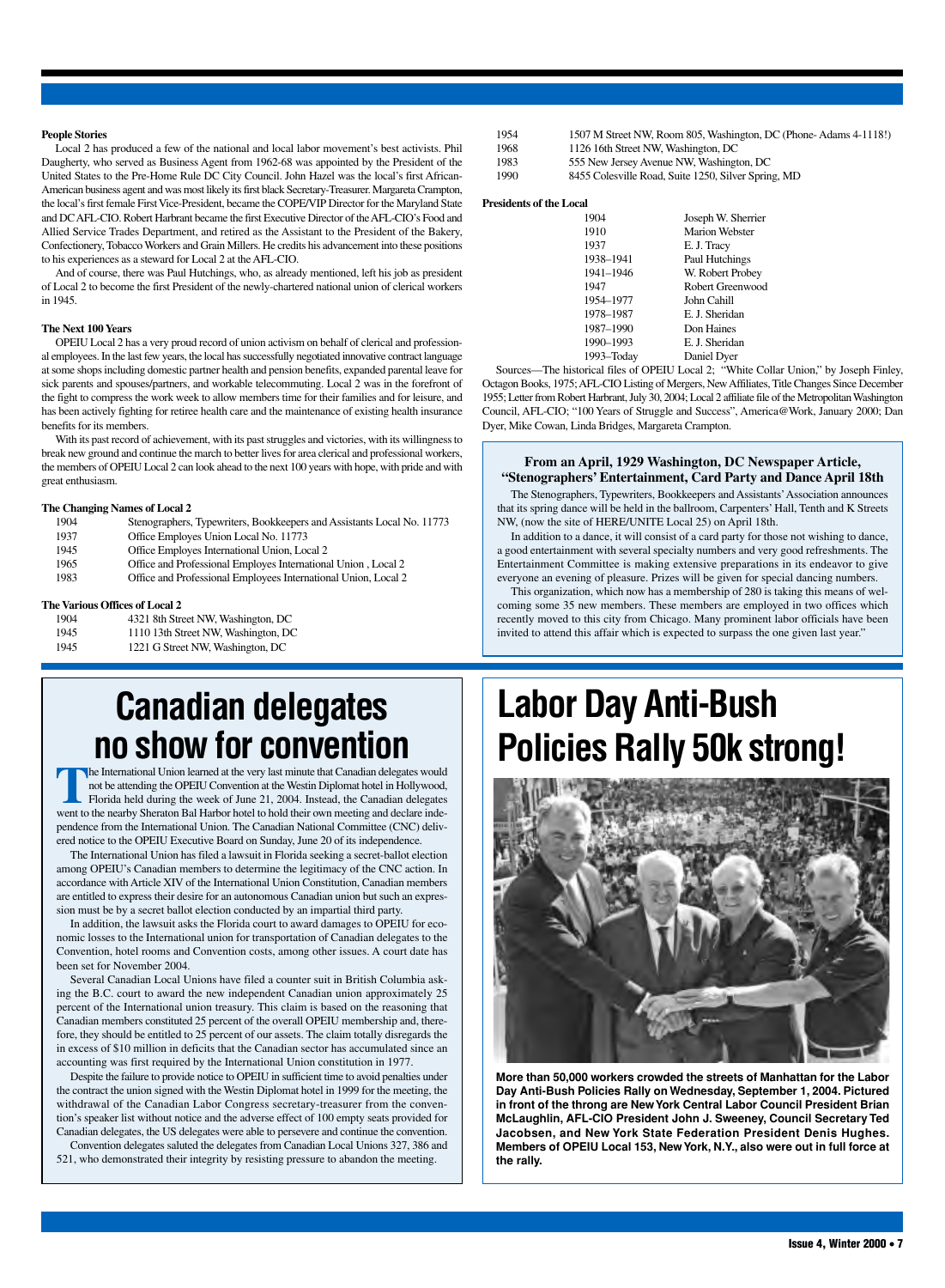# **OPEIU Local 2 Labor History Timeline**

| 1881<br>1896      | American Federation of Labor Founded<br>DC Central Labor Union Chartered (Now The Metropolitan Washington<br>Council, AFL-CIO)         |
|-------------------|----------------------------------------------------------------------------------------------------------------------------------------|
|                   | October 3, 1904 Charter Issued for Stenographers', Typewriters, Bookkeepers and<br>Assistants Local No. 11773 (Now OPEIU Local 2)      |
| 1904              | First Contract with the AFL                                                                                                            |
| 1909              | First Contract with the International Association of Machinists, AFL                                                                   |
| 1920              | Women win the Right To Vote                                                                                                            |
| 1929              | Stock Market Crash Starts the Great Depression                                                                                         |
| 1935              | Wagner Act becomes law giving workers the right to organize; Social                                                                    |
| 1937              | Security Act Becomes Law<br>Local 11773 changes names to Office Employes Union Local 11773                                             |
| 1938              | Fair Labor Standards Act Becomes Law                                                                                                   |
| 1941              | America Enters World War II                                                                                                            |
| 1943              | National Publishing Company Organized                                                                                                  |
| 1944              | Organized Washington Gas Light                                                                                                         |
| 1945              | World War II Ends, President Franklin Roosevelt Dies                                                                                   |
|                   | Office Employes International Union Granted Charter by the AFL                                                                         |
| 1951              | Organized International Brotherhood of Bookbinders, AFL (Now GCIU)                                                                     |
| 1952              | CIO Employees Federal Credit Union Organized                                                                                           |
| 1953<br>1954      | AFL Employees Federal Credit Union Organized<br>Won Election at Continental Baking Company For Clerical Workers at                     |
|                   | the Wonder Bakery; Withdrew an election petition at Chestnut Farms                                                                     |
|                   | Dairy                                                                                                                                  |
| 1955              | AFL and CIO Merge to form the AFL-CIO                                                                                                  |
|                   | Organized Waiters Union Local 781 (Now HERE 25)                                                                                        |
| 1956              | Merger of the AFL and CIO Federal Employees Credit Unions                                                                              |
| 1958              | Organized Operative Plasterers and Cement Masons International                                                                         |
|                   | Association; Organized the American Federation of State, County and                                                                    |
|                   | Municipal Employees; Obtained First Contract at the American<br>Newspaper Guild (Now The Newspaper Guild/CWA); Organized the           |
|                   | American Bakery and Confectionery Workers International Union (Now                                                                     |
|                   | Bakery, Confectionery, Tobacco and Grain Millers Union)                                                                                |
| 1959              | Organized the Communications Workers of America; Organized the                                                                         |
|                   | Wood, Wire and Metal Lathers International Union (Now United                                                                           |
|                   | Brotherhood of Carpenters); Organized the United Association of                                                                        |
|                   | Plumbers and Pipe Fitters; Organized the International Association of Fire                                                             |
|                   | Fighters; Organized the Amalgamated Association of Street, Electrical<br>Railway and Motor Coach Employees of America (Now Amalgamated |
|                   | Transit Union); Organized the International Brotherhood of Electrical                                                                  |
|                   | Workers; Retail Clerks Local 400 (Now UFCW); Organized Carday                                                                          |
|                   | Associates                                                                                                                             |
| 1960              | Organized the WW Chambers Funeral Home; Organized the Southern                                                                         |
|                   | Bakeries Company; Targeted GEICO for organizing; Organized J.                                                                          |
|                   | William Lee's Sons Company Funeral Home; Master Contract Signed                                                                        |
|                   | with several Int'l unions; Int'l Union of Operating Engineers newly                                                                    |
| 1961              | signed<br>Organized the United Federation of Post Office Clerks (Now the                                                               |
|                   | American Postal Workers Union); Organized Operating Engineers Local                                                                    |
|                   | 77; First Contract at the Roofers                                                                                                      |
| 1962              | Started an organizing drive at AAA Letter Services; First Contract at                                                                  |
|                   | the United States Book Exchange, Inc; Organized the International                                                                      |
|                   | Union of Electrical, Radio and Machine Workers; Organized the Insurance                                                                |
|                   | Workers International Union (Now UFCW); organized the Flight                                                                           |
|                   | Engineers International Association; Organized the Commercial<br>Telegraphers Union (Now CWA)                                          |
| 1963              | Ran an unsuccessful organizing drive at Morton's Department Stores                                                                     |
|                   | and Virginia Metal Products Inc: Organized the Industrial Union                                                                        |
|                   | Department, AFL-CIO                                                                                                                    |
| November 22, 1963 | President Kennedy Assassinated                                                                                                         |
|                   |                                                                                                                                        |
| 1964              | Organized the International Ladies Garment Workers Union (Now<br>UNITE); Organized the American Institute for Free Labor Development   |
|                   | (Now part of the AFL-CIO Solidarity Center)                                                                                            |
| 1965              | Organized the Int'l Association of Machinists Labor-Management Pension                                                                 |
|                   | Fund; Organized the Department of Labor Credit Union; Baltimore                                                                        |
|                   | Local 301 is merged into Local 2 OEIU, Becomes Office and Professional                                                                 |
|                   | Employees International Union,                                                                                                         |

| 1966          | Organized the Building Services Workers Union (Now SEIU); Organized                                                                                                                                                                                                                                                                                                                |
|---------------|------------------------------------------------------------------------------------------------------------------------------------------------------------------------------------------------------------------------------------------------------------------------------------------------------------------------------------------------------------------------------------|
| 1967          | Merkle Press; Organized the Machinists Pension Fund<br>Organized the American Federation of Teachers; Lost an election at the                                                                                                                                                                                                                                                      |
|               | <b>Baltimore Biological Laboratory</b>                                                                                                                                                                                                                                                                                                                                             |
| April 4, 1968 | Dr. Martin Luther King Jr. Assassinated                                                                                                                                                                                                                                                                                                                                            |
| 1968          | Organized the American Ice Company; Organized the International<br>Printing and Graphic Communications Union (Now GCIU); Organized                                                                                                                                                                                                                                                 |
| 1969          | the Remington Office Machines Division, Sperry Rand Corporation<br>Organized the Asbestos Workers International Union; Organized<br>Martinsburg Gas and Heating; Organized Center for Community Change                                                                                                                                                                             |
| 1970          | Occupational Safety and Health Act Passed Organized Group Health<br>Association                                                                                                                                                                                                                                                                                                    |
| 1970          | Organized Washington Print Press; organized the United Federation of<br>Postal Clerks Hospital Plan (Now APWU Health Benefit Plan); Organized<br>the DC Tuberculosis and Respiratory Disease Association; Organized the<br>Graphic Arts International Union (Now GCIU)                                                                                                             |
| 1971          | Organized the National Bank of Washington; Organized SeaLand,<br>Baltimore; Organized Washington Teachers Union Local 6; First sepa-<br>rate contract signed with Road Sprinkler Fitters 669 Joint Apprenticeship<br>Training Committee; Organized National Automatic Sprinklers;<br>Organized the Transportation Institute                                                        |
| 1972          | Organized the Road Sprinkler Fitters Local 669; Organized the United<br>Mine Workers of America                                                                                                                                                                                                                                                                                    |
| 1974          | Organized SEIU Local 82 Labor Management Medical Trust Fund;<br>Organized the Utility Workers Union of America                                                                                                                                                                                                                                                                     |
| 1975          | Organized the National Council of Senior Citizens (Now the Alliance for<br>Retired Americans): Organized the Agricultural Federal Credit Union                                                                                                                                                                                                                                     |
| 1976          | Organized American District Telegraph of West Virginia (ADT)                                                                                                                                                                                                                                                                                                                       |
| 1977          | Organized the staff attorneys at the American Federation of Government                                                                                                                                                                                                                                                                                                             |
|               | Employees                                                                                                                                                                                                                                                                                                                                                                          |
| 1978          | First Contract at the Greater Washington Central Labor Council and<br>United Labor Agency (Now the Metropolitan Washington Council, AFL-<br>CIO and Community Services Agency); Organized Georgetown<br>University Community Health Plan (Now Kaiser Permanente); Organized<br>the Int'l Brotherhood of Painters and Allied Trades (Now IUPAT); First<br>contract at ATU Local 689 |
| 1979          | Organized the United Brotherhood of Carpenters and Joiners of America;<br>First contract at Kelly Press; Organized the Pension Fund of the United<br><b>Association of Plumbers</b>                                                                                                                                                                                                |
| 1980          | Negotiated a separate contract with the National Post Office, Mail<br>Handlers, Messenger and Group Leaders Division of LIUNA; Organized<br>the AFL-CIO Building and Construction Trades Department; Organized<br>the National Football League Players Association                                                                                                                 |
| 1981          | Solidarity Day—400,000 workers protest Reagonomics; Organized the<br><b>National Electrical Benefits Fund</b>                                                                                                                                                                                                                                                                      |
| 1982          | Organized CWA Local 2300; Won election for the Georgetown Dental<br>Clinic; Organized B & B Acquisition Corporation; Organized Bredhoff<br>and Kaiser                                                                                                                                                                                                                              |
| 1983          | Organized the National Federation of Federal Employees (Now IAM); Local<br>2 Becomes Office and Professional Employees International Union Local 2                                                                                                                                                                                                                                 |
| 1985          | Organized Washington Metro Area Transit Authority                                                                                                                                                                                                                                                                                                                                  |
| 1986          | Organized the Field Employees at AFSCME                                                                                                                                                                                                                                                                                                                                            |
| 1990          | Organized the AFL-CIO Union Privilege Program; Organized SASMI,<br>National Bank of Washington closes—loss of 450 members                                                                                                                                                                                                                                                          |
| 1992          | First Contract at IBEW 24; Organized the International Brotherhood of<br><b>Teamsters</b>                                                                                                                                                                                                                                                                                          |
| 1993          | Recognized at Service Employees Local 82                                                                                                                                                                                                                                                                                                                                           |
| 1994          | Organized the Coalition of Labor Union Women                                                                                                                                                                                                                                                                                                                                       |
| 1997          | Group Health Association, now Humana, sold to Kaiser Permanente                                                                                                                                                                                                                                                                                                                    |
| 1998          | Organized ATPA (Sheet Metal Workers Pension Fund)                                                                                                                                                                                                                                                                                                                                  |
| 1999          | Organized Baltimore IBEW Joint Apprenticeship Training Committee;<br>SeaLand closes-loss of 25 members                                                                                                                                                                                                                                                                             |
| 2001          | Organized the Maryland Federation of Teachers                                                                                                                                                                                                                                                                                                                                      |
| 2002          | Union Labor Life Insurance Company Employees Federal Credit Union<br>Merges with the AFL-CIO Employees Federal Credit Union; Organized<br>Parents and Friends of Lesbians and Gays (PFLAG)                                                                                                                                                                                         |
| 2004          | Added new members at Kaiser Permanente; Organized two new facili-<br>ties at ADT                                                                                                                                                                                                                                                                                                   |

October 2, 2004 OPEIU Local 2 Celebrates its First 100 Years!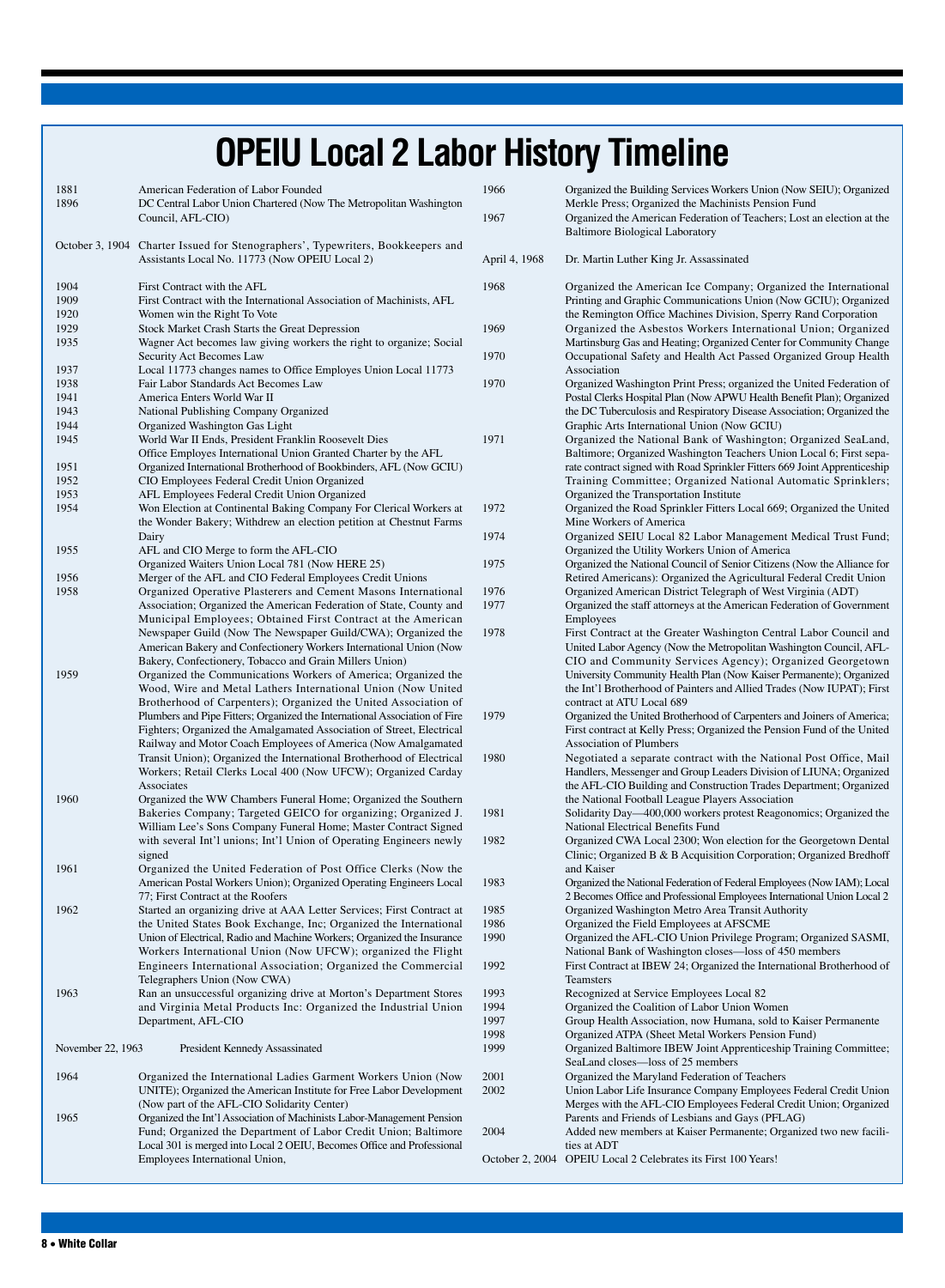# **Organize and We All Win 23rd Triennial Convention Coverage**

## *U.S. Regional Vice Presidents elected*

**Elections also were held to decide who** would fill the 13 Regional Vice President positions (and 1 position created in Region III for 3 years only) on the OPEIU Executive Board. Delegates from respective regions around the United States voted to elect:

**Region II** Richard Lanigan Dr. John Mattiacci Dan Dyer Mary Mahoney Patricia Priloh

### **Region III** Phillip Pope John F. Conley

**Region IV** Becky Turner

**Region V** Walter Allen Jr. Tamara Rubyn

> **Region VI** Judy Zenk

**Region VII** Anita Roy Julie Weir

Aaron Sanders

### *Diversity Vice Presidents elected*

Theresa Kandt Green P. Lewis Judy Solkovits

These Vice Presidents were also elected by all US delegates to provide diversity on the Executive Board.

# **Convention speakers stress need for unity**

*Solidarity vital for organizing, political success In addition to the business of the convention, the gathering was*

*an excellent opportunity to hear from national and international leaders from both the political and labor arenas. Here are some highlights:*

## *Senator Clinton says, let's work together*

espite a busy schedule, Senator<br>Hillary Rodham Clinton (D-N.Y.)<br>found time to address the con-<br>vention via satellite from Washington Hillary Rodham Clinton (D-N.Y.) found time to address the convention via satellite from Washington, D.C. and warned that America faces a healthcare crisis, and spoke of her plan to help curtail healthcare cost increases and to tackle the fundamental flaws in our healthcare system.

She also spoke of the need to protect workers' rights to form a union, saying, "it's becoming tougher and tougher to start a union in the first place. That's why I'm proud to be a co-sponsor of the Employee Free Choice Act that would require



also do much to affect change, she said. "The most important thing all of you can do is work to change the leadership in Washington, from the White House to the Congress. Never has there been more at stake than in an election. No one is in a better position than you to help make it happen."

## *Which side are you on, asks Rev. Jackson*

The Reverend Jesse Jackson Sr., founder and president of the Rainbow/PUSH Coalition, passionately asked delegates to consider the question, "which side are you on?"

Jackson told delegates that Jesus warned to "beware of the wolf in sheep's clothing," reminding us that opposition to organized labor is often disguised and uses many methods to undermine our activities.

Jackson said the question is especially relevant now, as unity within the labor movement is so important to future growth. "I congratulate this union for growing – you're swimming upstream," he said. "The more you grow and expand the more power you have to protect your interests. Unions must unify and get strength, not divide and weaken. And members must vote their hopes and interests over their fears.

"We have the power to make a difference," Jackson said, encouraging everyone to get involved and make their voices heard in the



**Reverend Jesse Jackson Sr. meets with President Goodwin at the convention.**

November elections. "It's time for a change in direction and leadership. I'm on a lowcarb diet. That's C.A.R.B. — no Cheney, no Ashcroft, no Rumsfeld, no Bush!"

## *Chavez-Thompson says get out and vote*

FL-CIO Executive Vice President Linda Chavez-Thompson paid tribute to President Goodwin and Secretary-Treasurer Wohlforth. "These are two of the most dynamic, most effective union leaders in the country," Chavez-Thompson said. She then went on to extend her tribute by saying, "When you chose Nancy as your secretary-treasurer, you were the first union in history of our movement to choose an open lesbian as an executive officer. I know something about breaking glass ceilings, and I know that not only she made

> **Make it your own personal mission … to tell the truth about George W. Bush**

history, but you made history."

Chavez-Thomson then reiterated the importance of the 2004 presidential election and a campaign to restore workers' freedom to join unions. She also stressed the importance of pressuring Congress to pass the Employee Free Choice Act. There are 42 million workers in America who are not part of the union movement that would like to join but cannot, because when they try employers use intimidations, lies and firings to stop them and the law does little or nothing to protect them. Chavez-Thompson expressed the importance of not only passing the legislation, but to also elect a president who will sign it. She said all union members have to get involved in the political process, to "make it your own personal mission" to help elect the right person in November and "to tell the truth about George W. Bush" to fellow union members, friends and neighbors.



**AFL-CIO Executive Vice President Linda Chavez-Thompson is pictured with convention escort committee.**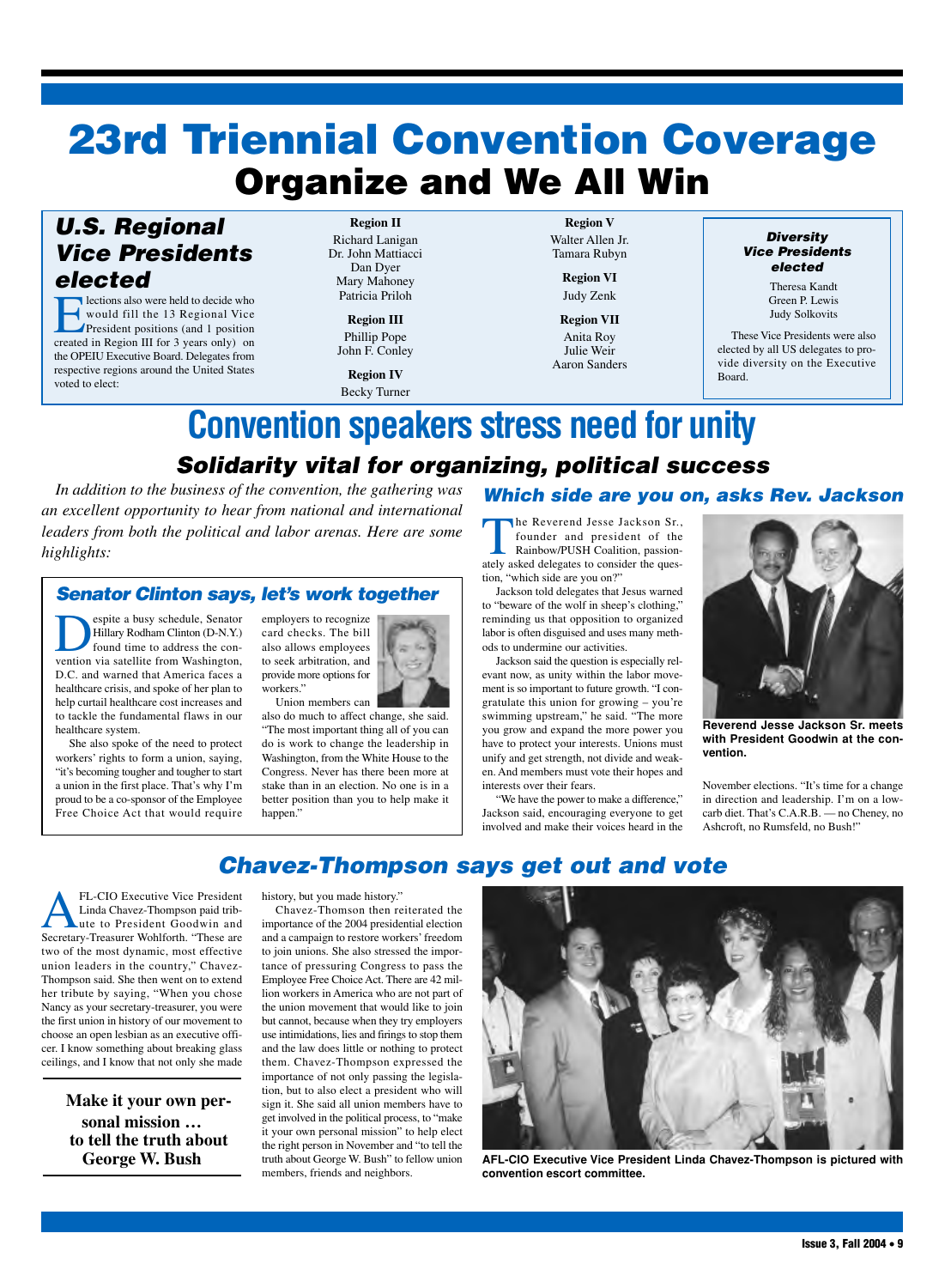## *Lloyd Smith praises APMA/OPEIU relationship*

labor.



**Dr. Lloyd Smith**

loyd S. Smith, DPM, the president of<br>the American Podiatric Medical<br>Association (APMA) told OPEIU del-<br>egates about their continuing relationship the American Podiatric Medical Association (APMA) told OPEIU delegates about their continuing relationship between the APMA and OPEIU and pledged to make every member of APMA a member

## *We can take back the agenda, says Maude Barlow*

**M** aude Barlow, chairperson of the Council of Canadians, brought greetings from Canada and spoke of the critical political situation in North Council of Canadians, brought greetings from Canada and spoke America. "This is a precious moment in our history because their model is failing — the gap between the rich and poor is failing we have a third world here in the first world because of the policies these people have brought in.

"This system is failing environmentally and economically," Barlow continued. She indicted the Bush administration for its goal of global privatization. "This model is not working," Barlow said. "Economic globalization is on its knees — there is a vacuum, and we need to step in with alternatives that stresses that working people everywhere have fundamental rights. If we do, maybe this is the moment we can take back the agenda. We must be there



of the Guild. The APMA was established in 1912 and is the premiere professional organization representing the nation's Doctors of Podiatric Medicine, representing more than 79 percent of the podiatrists around the country. Each year, the APMA undertakes five major initiatives to educate the public on

"We have a strong voice on Capitol Hill," Dr. Smith said. "We are working to provide equal pay for equal work; it's one of our major goals," Dr. Smith said. We need your help on that." He discussed the opportunities that arise while working with organized labor. Not only are they able to educate their union sisters and brothers, but these medical practitioners have a stronger legislative advocacy and are able to fight against insurance company discrimination on issues such as patient choice, access, full coverage and equal pay for equal work – something that cannot always be done without the help of organized

proper foot and ankle care.

with our passion and our conviction," Barlow said, "and we must not become discouraged. Remember, sometimes when you feel you're losing, you're just about to win."

### *Now is the time, McGlotten urges*



#### **Robert McGlotten**

**Robert McGlotten, OPEIU lobbyist**<br>with McGlotten & Jarvis, painted a<br>sobering picture of the legislative with McGlotten & Jarvis, painted a sobering picture of the legislative

outlook in Washington. "Unfortunately, the legislative report I'm bringing you is not a very good one," McGlotten said. "We've had an increase in minimum wage, we do not have a patients bill of rights, we're still fighting the battle for overtime pay, unemployment compensation, pension reform, diabetes prevention, mental health parity, and the important piece of legislation in recent years, the Employee Free Choice Act. The legislative record is a very, very dismal one for us.

"I've been around for 40 years, I've never seen it this bad for American workers," McGlotten noted. "The only right we have that will strengthen us, and that many have died for, is the right to vote." Now is the time to do something about your politics, McGlotten stressed. "We have to make a change. We have to vote, our families have to vote. Now is the time for us to stand up, move ahead and do the job that's necessary."

## *Judge Mathis promises, we're coming back to take over the White House*

J<sub>mov</sub> udge Greg Mathis, host of the television show, "Judge Mathis," gave an impassioned speech that thanked the labor movement for its support over the years, and said, "I thank God for all of you, the union members of America." He also spoke of the new position he'll be assuming in January 2005 as national president of the Southern Christian Leadership Conference. It's an organization founded by Dr. Martin Luther King Jr. as an avenue to achieve equal justice and equal rights.

"Now more than ever before this country needs the labor movement to rescue from the grips of corporate corruption that threatens this country," Mathis said. "We have a federal government that stole an election, ripped off our Treasury to give back tax dollars to its wealthy supporters. I say that this country's focus is really upside down.

"We thank God for the unions, because it was the labor movement of those years that fought back and helped to elect a new pres-



**Judge Greg Mathis**

ident, Franklin D. Roosevelt, and together FDR and the unions worked together to turn this country around." Mathis said. "We know how to fight back, and we can fight back."

## *We must step to the forefront, CLUW President Johnson says*

Ioria Johnson, president of the Coalition of Labor Union Women (CLUW), thanked OPEIU for its great support of the CLUW. She also recognized the work of Kathleen Kinnick, a vice president representing OPEIU on the CLUW Executive Board, as well as Theresa Kandt and Millie Hall for their dedication to the organization.

As CLUW celebrates its 30th anniversary, Johnson said, "great progress has been made, but there is still a long way to go. "This is a very important year for all of us because it's an election year, and the primary goal is to change the occupancy of the White House.

"Our challenge is to accept the fact that we are regressing in many areas; accept that fact that we are the organization, labor, that must step to the forefront and turn things around like our brothers and sisters did before



**Gloria Johnson**

us," Johnson said. Women still face many challenging issues, such as equal pay, discrimination and inadequate childcare. The majority of women workers are still not unionized. "We must continue our fight…we must continue to organize."

## *We accomplished much by working together, says Rodriguez*

**Arturo Rodriguez, president of the United<br>Farm Workers of America, spoke pas-<br>sionately about the many organizing bat-<br>tles his union has undertaken and thanked OPEII I** Farm Workers of America, spoke passionately about the many organizing battles his union has undertaken, and thanked OPEIU for its continued support.

After telling delegates about a number of intense organizing battles for California farm workers, Rodriguez told delegates that these were good examples of "what we can accomplish when we work together and are willing to give all we have against employers who refuse to recognize the rights that workers have in this country."

Rodriguez relayed the struggle of mushroom pickers who have been fighting for a contract for 17 years. Through UFW efforts, including vigils at the State Senate and a 165 mile march that took 10 days, these workers now have a contract that includes wage increases and health insurance for their fam-



**Arturo Rodriguez**

ilies. "We ask you sisters and brothers to continue to work with us. We'll keep you updated about our legislative fights and what's happening on these campaigns."

Following his speech, President Goodwin presented Rodriguez with a \$25,000 contribution from OPEIU to support UFW's efforts.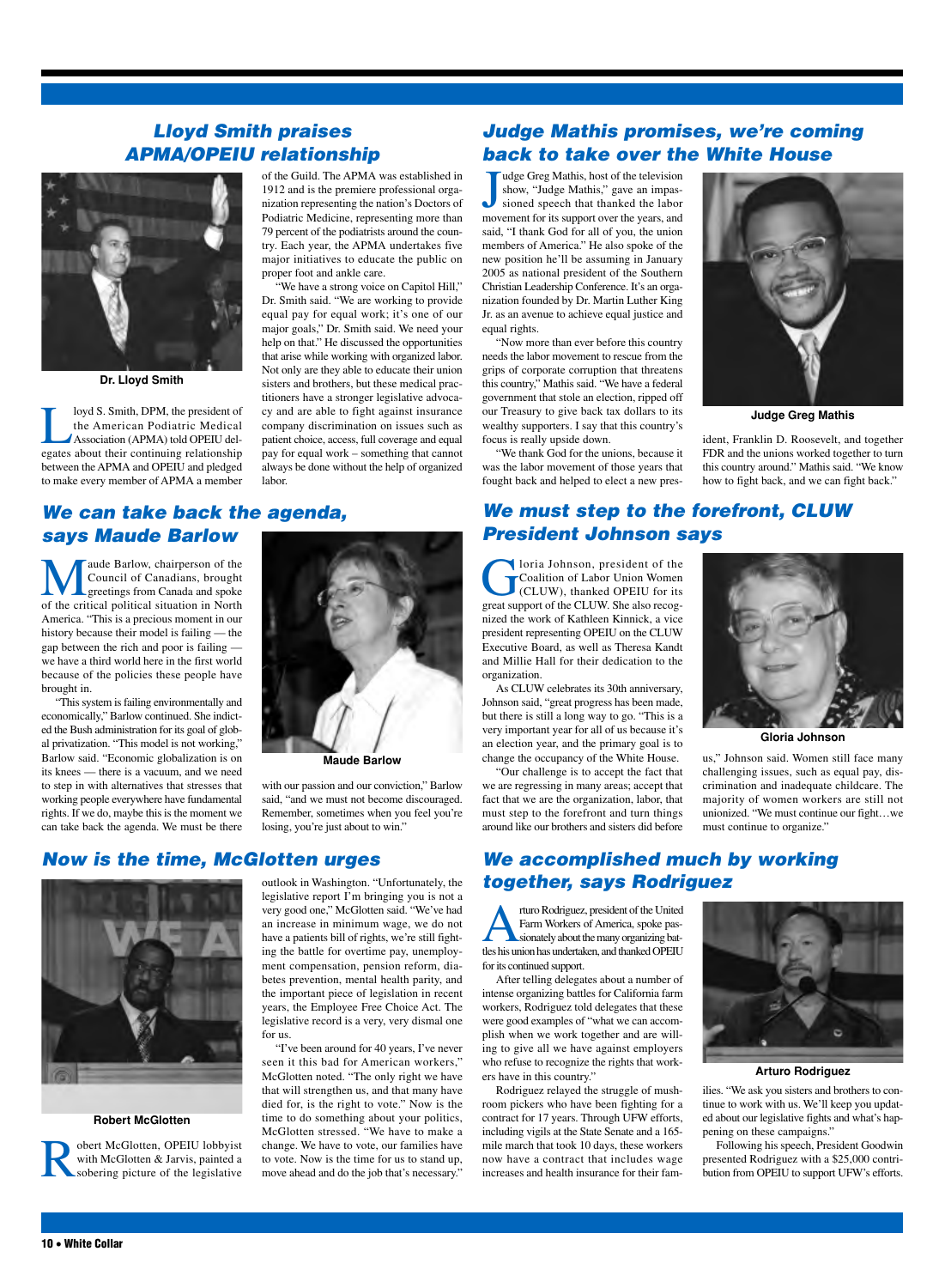## *It's crunch time, says Dr. Martin*



**Dr. Annie B. Martin**

person President Goodwin calls the "matriarch of the labor movement," Dr. Annie B. Martin warned delegates to give extra attention to the convention theme, "Organize and We All Win," and to recognize the importance of this year's presidential election.

Dr. Martin, president of the New York Chapter of the NAACP, spoke of organized labor's efforts to combat the Bush administration's assault on workers' rights and encouraged all to work to elect a new president in November.

"Now until November is crunch time," Dr. Martin said. "We know that unified efforts can make a difference. We must form coalitions with groups that can help defeat President Bush." Dr. Martin encouraged all delegates to "keep the faith as you continue to work for just causes," and quoted the poet Langston Hughes, saying "keep your hand on the plow; hold on, freedom will come."

### *Members honored for outstanding service*

t the convention, OPEIU honored a number of members for outstanding service. International Representative Jeff Rusich was awarded the Henderson B. Douglas Memorial Award 2003 for his work organizing helicopter pilots. Rusich was recently part of the effort to organize 540 helicopter pilots.

Myra Hepburn won the regional Organizing Cooperative (ROC) Award. Richard Ellis, Local 100, received a Special Recognition Award for preventing privatization; while Prudential Agents who assisted in the organizing campaign also received the Special Recognition Award. Voluntary Organizing Committee (VOC) Award winners Capt. Stephen Ragin and Capt. Michael Dorsett of Local 108, were awarded for their assistance on the Air Methods



Corp. organizing campaign. Voice of the Electorate Award winners were: Gold winner Tracy Komer and Local 494 (accepted by Local 494 Vice President Tia Darden); Silver

**Myra Hepburn**

winner Sherry Patton, Local 129; and Bronze winners Gregory Blackman, Local 100 and Richard Ellis, Local 100.

Winners of the OPEIU Organizing Achievement Awards were: Gold winner John Conley, president of ITPE Local 4873; Silver winner Iram Ramirez, International Representative; and Bronze winner Dan Dyer, President of Local 2. *See next page for more honorees* 

*Members with 40 or more years of membership recognized at convention*

**EXECUTE:** The more than<br>the forty years of service were<br>tion and thanked for their dedication forty years of service were recognized by the convento the labor movement. Honored were: Charles Ponti, Local 153, 67 years; Evelyn Brooks, Local 42, 56 years; Anne Stokes, Local 42, 54 years; Vivian Grubbs, Local 1794, 50 years; Sedora Villa, Local 153, 42 years; and Arlon Wells, Local 179, 40 years.



**Charles Ponti Vivian Grubbs Arlon Wells**



**Evelyn Brooks, Anne Stokes and Sedora Villa.**

# **Convention Scenes nvention Scenes**



**Pam George, Local 306, the Chair of the Officers' Reports Committee. Patricia Bautista, Local 537, served as Co-chair.**



**Canadian Director Emeritus Michel Lajeunesse and his wife, Suzanne.**



**Patricia Robertson, Local 42 with Vice President Walter Allen and Theresa Kandt.**



**Local 32 delegate Mary Short.**



**A special memorial tribute was held at the convention to remember those sisters and brothers who passed away since our last convention. (Top left photo) An emotional Melissa Beauregard, wife of the late Secretary-Treasurer Gilles Beauregard, (bottom left) Martha Moss, wife of the late International Vice President J.B. Moss, and (bottom right) Michel Dupuis, husband of the late Secretary-Treasurer Carol Dupuis address the convention. Secretary-Treasurer Nancy Wohlforth (top right) led the tribute.**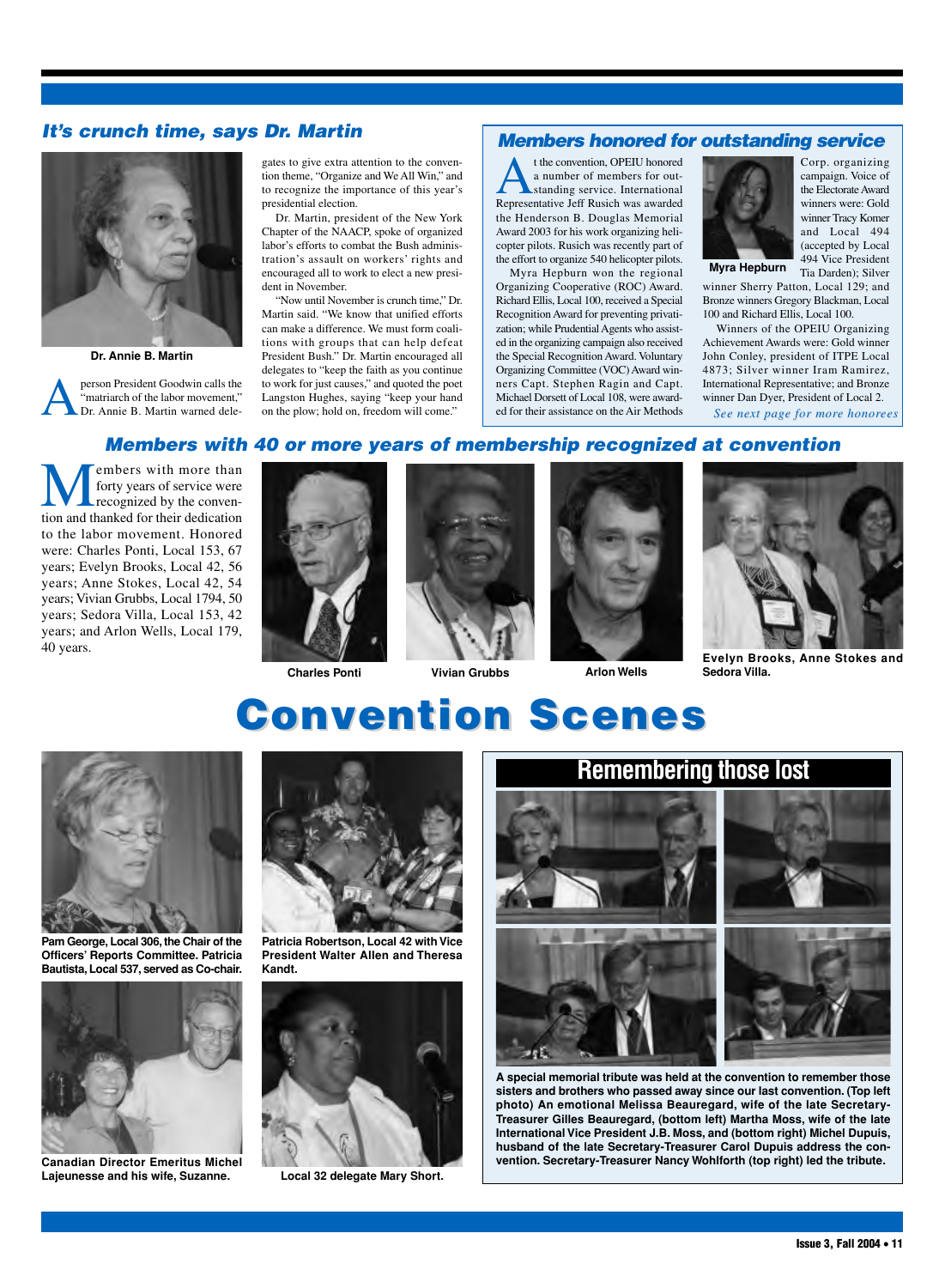# **Convention Scenes nvention Scenes**



**Region II Vice President Richard Lanigan nominates Michael Goodwin for International President. Lanigan also served as Co-chair of the Constitution & Laws Committee.**



**Region III Vice President John Conley, President of ITPE.**



**Region IV Vice President BeckyTurner, Chair of the Constitution & Laws Committee.**



**OPEIU General Counsel Melvin Schwarzwald works with Executive Board on response to Canadian notice of autonomy received June 20, 2004.**



**Convention delegates receive ballots for vice president elections.**



**Local 277 delegates Ramona Alexander and Margo Peel.**



**ITPE members, pictured with ITPE President John Conley (front row, fourth from left) and International President Michael Goodwin.**

### 

## **Outstanding service honorees**



**International Representative Jeff Rusich is awarded the Henderson B. Douglas Memorial Award for 2003.**



**A Special Recognition Award is given to those who assisted in the campaign to organize over 800 Prudential Agents. Pictured left to right are (back row) International Representatives John Lynch and John Edmonds, Director of Organization and Field Services Kevin Kistler, International President Michael Goodwin, International Vice President Richard Lanigan, (front row) Prudential Agents Frank Miller and Ab Widlow, Secretary-Treasurer Nancy Wohlforth and Prudential Agent Jay Newman.**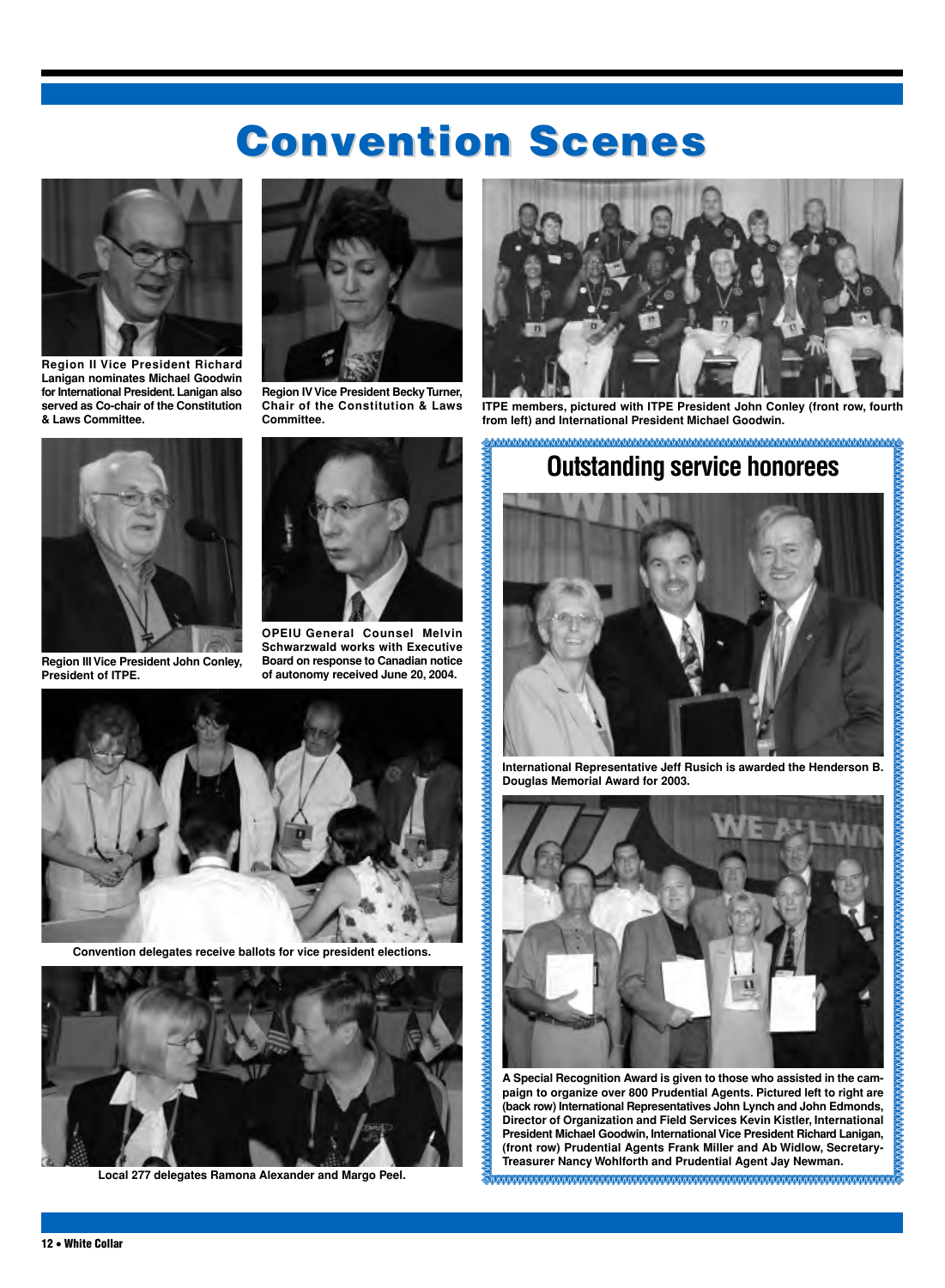# **Convention Scenes nvention Scenes**



**Director of Organization & Field Services Kevin Kistler opens the convention.**



**Legislation Committee Chair Anita Roy, Local 12, and Co-chair Dan Dyer, Local 2.**



**Senior Vice President Kathleen Kinnick, who served as Rules Committee Chair.** Walter Allen, Local 30, served as Co-chair.



**Official Publications Committee Chair Judy Solkovits and Program Committee Chair Mary Mahoney, Local 6.**









**Election Committee Chair Lynn White, Local 471, and Co-chair Capt. Stephen Ragin, Local 108, deliver their report.**

**Committee Co-chair**

**Maureen Bo.**



**Program Committee Co-chair Millie Hall, Local 494, and CLUW President Gloria Johnson.**



**Florida Regional Director Ed Darcy Sr. Some of the Canadian delegates who attended the convention.**



**President of the South Florida Central Labor Council Fred Frost and President of the Florida State Federation of Labor Cindy Hall welcome delegates to their state.**



**Publicity Committee Chair Julie Weir, Local 502, and Co-chair Phillip Pope,**



**Senior Vice President Gary Kirkland and Vice President Theresa Kandt deliver the report of the Resolutions Committee.**

- **Committees not pictured are: • Sergeant-at-Arms Committee Chair: Greg Blackman, Local 100 Co-chair: Margo Peel, Local 277**
	- **Tellers Committee Chair: Steven Tully, Local 32 Co-chair: Judith White, Local 471**



**MAGE Local 2002 and Local 512 members, pictured with International President Michael Goodwin.**



**Organizing Committee Chair Patricia Priloh, Local 457, reports to the convention. Cindy Schu, Local 9, served as Co-chair.**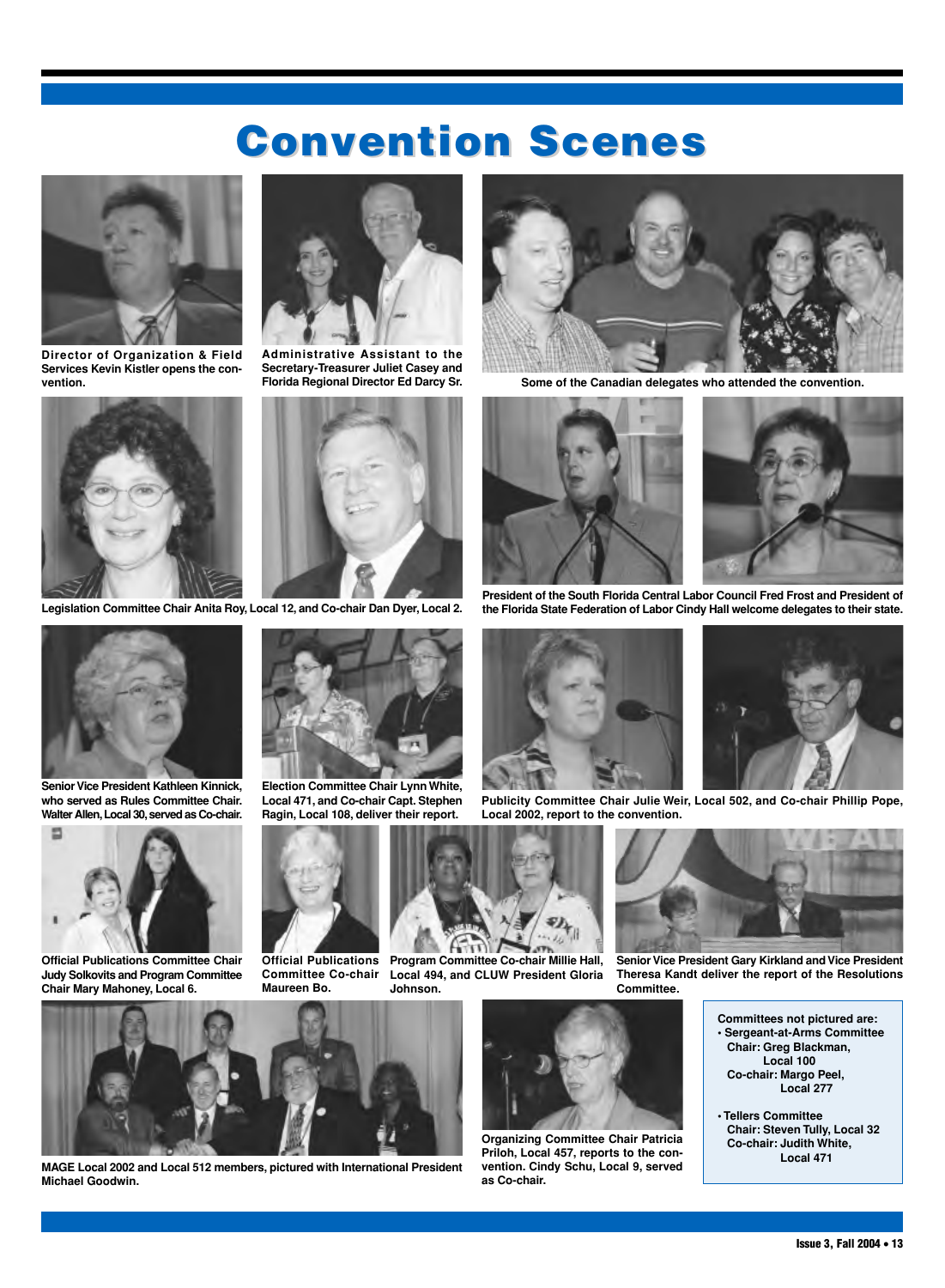## ■ **Work and Health**

## **Stem Cell Research: An Ethical Problem, a Personal Decision**

## *Submitted by Jeffrey S. Freed OPEIU, Local 153, Health Fund Medical Director*

The controversy over stem cell research is something we hear or see almost daily in the newspaper or on television. In spite of this, little is revealed about the nature of this research, the opinions on both sides of the controversy, and the implications to us, the public. This article will attempt to bring some light to the topic so you can make your own decision and have your voice heard.

Stem cells are those very immature cells that exist in developing embryos and fetuses as they grow in a woman during pregnancy. They have the ability to change into cells that will become specialized organs like the heart, the blood cells and the lungs, for example. Presently, stem research has the goal of removing these cells from an embryo, which is a fertilized egg that has divided into a ball of cells, 2, 4, 8, 16, etc., before organs or features of a baby have begun to develop. A scientist would then stimulate the stem cells to be capable of activities like producing insulin for treatment of people with diabetes, or becoming nerve cells that could be used to treat people with paralysis caused by injury to their spinal cord. These are only two possibilities in a field that has the potential for the cure of diseases as varied as Alzheimer's disease in the elderly or cystic fibrosis in the young.

There is a price to pay for these possibilities, however. Going forward with this research that might develop treatments for these medical problems has also generated

ethical issues. The major one we face is whether we are killing human life when we take stem cells from embryos that are destroyed in the process. This is the issue that plagues us and has slowed scientists' ability to do this research.

The argument is clear. If these embryos represent human life, taking the stem cells would be killing that life when retrieving the cells. If they are not "alive," however, we are doing a service to humanity by seeking cures for diseases that devastate people of all ages. The advocates on both sides of the issue are passionate about their stand. There is no clear answer to the problem. Both sides make very logical arguments that I will not detail here.

It is important that you do understand, however, that there is an argument for both sides – a human, moral argument for harvesting stem cells and doing the potentially life-saving research, and an argument for not destroying what could be considered "life."

It is extremely important that you all join the discussion and learn as much about the topic as you can. Future decisions regarding where the field of stem cell research will go will depend on who your elected representatives are. Be certain that the candidates you vote for are informed about stem cell research and have views that match your own. The responsibility is in your hands.

*Jeffrey S. Freed, M.D., P.C. specializes in general surgery/proctology. He can be reached at (212) 396-0050.*





# **Washington Window The State of Working America, 2004**

The state of working America in late 2004 is not good – and the country is at a crossroads where the election this fall could determine whether it gets better or worse.

That's the conclusion we draw after reading the report of the same name, published by the Economic Policy Institute.

The 420-page study, published every other year, paints a bleak picture of what happened to working families since the end of the boom at the end of 2000, and the subsequent recession and official "recovery."

It includes unemployment up from a low of 4 percent – once thought unattainable – to 5.4 percent in August, real incomes declining by \$1,500 per family since 2000, no new job creation until last fall, and huge increases in worker productivity, with 85 percent of the benefits of those gains going into corporate executives' compensation, not workers' paychecks.

Meanwhile, according to other reports, published the previous week, the number of poor jumped by 1 million the past year, the number of uninsured increased by more than that, the number of children in poverty is close to 1 in 5 and real income was stagnant in three-fourths of the country. In the remaining quarter, the South, it declined.

That is the economy the GOP regime has presided over for the last three months. And, says EPI President Larry Mishel, a top economist, the GOP's tax cuts for the rich have had something to do with the dismal record.

Mishel and his colleagues declined to quantify how much the tax cuts for the rich, and other Bush policies, led to or worsened the slump. But he did make an interesting point.

"They started talking about the recession even before the inauguration" in January 2001, he said of the ruling Republications, though the slump didn't start until their watch, in March 2001.

"And their policies have been remarkably ineffective in dealing with the persistent labor slack" that has driven unemployment up, kept it up and driven compensation — for all but the richest down," he added.

"They started talking about tax cuts for the wealthy to create jobs and growth. But they [the tax cuts] have not been successful."

To be precise, he cited another study that reports that growth since November 2001 – the official "end" of the recession, though not the end of the jobless slump – is due primarily to low interest rates from the Federal Reserve Board and increased defense spending, including spending to fight the war on terror.

The tax cuts? "They raised gross domestic product by 0.1 percent," Mishel says.

But here's the real rub. As the economy hemorrhaged jobs and incomes stagnated or fell, another type of tax cut could have helped a lot more.

Mishel, quoting another study, at the website economy.com, reports that tax cuts targeted to low- and moderate-income people "could have created two million jobs at half the cost" of the Bush cuts.

Two million jobs happens to be just about the number of people – 2.066 million – who joined the jobless rolls since former Texas GOP Governor George W. Bush was seated in the Oval Office.

And Bush tax cuts helped push revenues down sharply in three years: Individual income tax receipts were \$794 billion in 2003, \$210 billion lower than in 2000. Corporate tax receipts dropped from \$207 billion in 2000 to \$132 billion last year, or one-third, according to the non-partisan Congressional Budget Office (CBO).

CBO refused to say how much of the loss was due to the Bush recession and how much to the Bush tax cuts.

But that's not the point: Here's another analysis, not CBO's and EPI's. It's ours: For half the cost of the Bush cuts, and if they're targeted to workers, not the rich, we lose few jobs, not 2 million.

Mishel and his colleagues won't say it, but we will: The Bush tax cuts not only were skewed to the rich, but they made a bad situation — the recession that started on his watch and that, as far as workers are concerned, is still going — worse.

For such an economic record, the Bush regime deserves the blame for the present sad state of working America.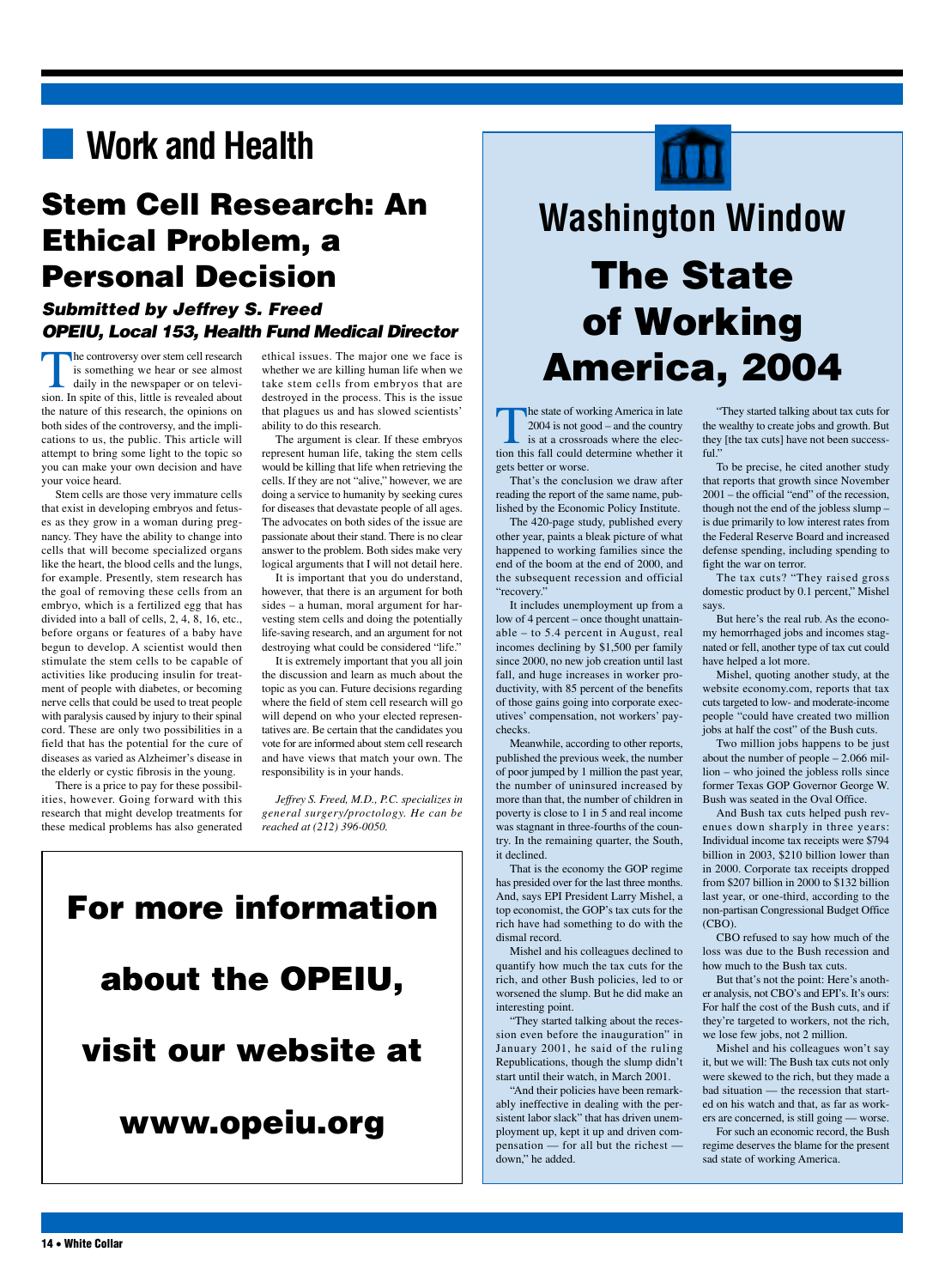## *Lobbyist Corner*

# **November 2, 2004: Reclaim America!**

### *Submitted by OPEIU Lobbyist Robert McGlotten of McGlotten & Jarvis*

This November 2 will be your opportunity to vote for a president that will have a vision of good jobs with family-supporting wages and benefits, as well as the respect for the basic rights of workers that are the true test of economic security for our nation and its citizens. Government can and must play a positive role in the lives of its natural resources: "People."

President Bush and the Republican leadership in the U.S. Congress have chosen to move in another direction. The deterioration in this nation's economic structure is affecting the working middle class. The Bush economy is marked by fewer jobs, unemployment for longer periods, stagnant wages, falling income and declining health coverage. Let's review the Bush record for the last 42 months. The Bush administration:

• Does not support the Employee Free Choice Act that would allow workers to join a union, free from employer intimidation, harassment and threats. During his presidency, Bush has taken away the collective bargaining rights of 170,000 workers in the U.S. Dept. of Homeland Security.

• Supports a privatization plan to hand over Social Security funds to Wall Street investment firms. Bush also supports making tax cuts for the wealthy permanent, which Reserve Board Chairman Alan Greenspan said may require cuts in Social Security benefits.

• Wants to privatize 850,000 federal jobs. The Bush plan would compromise the advantages over federal workers in a public-private competition for jobs from the nation's air traffic control systems and the U.S. Postal Service.

- Ended overtime pay protections for many workers.
- Refused to extend unemployment insurance for jobless workers.
- Negotiated trade deals with weaker worker protections.
- Denied airport screeners freedom to choose a union.
- Proposed quitting Defense Department workers' civil service protections.

• Signed a Medicare prescription drug bill that created a huge gap in coverage that could cost seniors thousands of dollars a year.

• Opposed increasing the minimum wage and has supported allowing states to opt out of the federal minimum wage law and backed creation of a sub-minimum wage for some workers.

*Had enough? We need a new leadership in the White House and U.S. Congress – a leadership that will fight for working families and all Americans. It's up to you: Vote Kerry/Edwards!*

### *Take Action*

Many people ask—what difference can I make? Can one voice alone make the president stop his assault on working families, or make Congress protect our rights? It's true that one voice alone is easy to dismiss. But the sound of our voices strongly united cannot be silenced. We must take action together to defeat these measures. Here's how you can take action today!

Contact your local representatives. Every letter counts. Every phone call can make a difference. If you prefer to make written contact, OPEIU advises you to either mail or e-mail all correspondences.

If you don't know who your House representative is, the Clerk of the House maintains addresses and phone numbers of all Members and Committees: Clerk of the House, US Capitol, Room H154, Washington, DC 20515; phone (202) 225-7000; hours 9 a.m. to 5 p.m., Monday through Friday.

Please direct your questions about communication with your Senators to the specific office(s) in question using the following format: Office of Senator (Name), United States Senate, Washington, DC 20510.

You may also phone the U.S. Capitol's switchboard at (202) 224-3121. An operator will connect you directly with the House or Senate office you request.

If you are not sure who your representative is, the following websites contain links to congressional directories: http://www.house.gov/writerep and http://www.senate.gov/learning/learn\_faq.html. You can also access this information at your local library, or call the International Union at 212-675-3210 for a booklet listing of congressional representatives.

**Your action is needed. Do your part to help your union and your family.**

# **Bush administration is trying to take away overtime pay!**

Each year our country celebrates Labor<br>
Day as a way of recognizing the<br>
accomplishments of organized labor.<br>
Among those accomplishments are the eight-Day as a way of recognizing the accomplishments of organized labor. Among those accomplishments are the eighthour work day, paid vacations, pensions, health insurance, OSHA regulations, Social Security and Medicare — all items that were won for American workers through campaigns orchestrated by organized labor.

Another accomplishment won for all U.S. workers by labor unions is the 40-hour work week. But it is an accomplishment that the Bush administration is trying to take away with the sweep of a pen.

Since 1938 overtime pay for work in excess of 40 hours a week has been a standard of the U.S. workplace. Not anymore. As you no doubt have seen or heard through news reports, the Bush administration's new overtime rules went into effect in August. This means that millions of U.S. workers will no longer have the protection of the Fair Labor Standards Act (FLSA) and the right to be paid time-and-a-half for work above 40 hours in a week. Not only is this misguided plan an insult to America's workforce, it also spells trouble for the nation's unemployed.

The new rules will not affect union members, whose rights to overtime pay are spelled out in a contract. Nevertheless, the new rules will have an impact on the U.S. workplace as a whole. They will surely encourage some employers of union members to seek changes in overtime pay in future contract negotiations. They will also lead to other schemes such as "flex-time" or "comp-time" that will also make employees work harder for less money. The new overtime rules mandated by the U.S. Department of Labor are a terrible precedent to establish. Equally troublesome is the fact that they were put into effect not through legislation but through an Executive Order.

The Bush administration says it ordered the new regulations to simplify matters. That explanation almost seems comical when one realizes that the new rules are spelled out in a guideline book that is as thick as a standard dictionary. The lengthy and complicated guidelines also make it difficult to say just how many workers are affected by the new rules. But the Economic Policy Institute has issued a report that says that millions of workers will be adversely affected by the new regulations. Other sources, including the AFL-CIO, estimate that as many as six million workers will lose their right to overtime pay under the new rules. Naturally, the Bush administration disputes these numbers and even says that the new rules will bring overtime pay to many workers for the first time.

Among the workers that can lose overtime pay as a result of the new rules are kitchen workers, nurses, administrative staff employees, low-level salaried supervisors, which is a broad category that can cover many people, as well as additional workers who, under the new rules, could now be considered "professional employees" even if their pay is relatively low.

There are many other occupations that will be affected by the new rules. As an example, almost anyone earning more than \$100,000 a year will no longer be protected by overtime laws, unless, of course, they are protected by a union contract. While the vast majority of working Americans earn less than \$100,000 a year they still have to be cautious that the \$100,000 salary figure isn't used as a starting point for further changes that may cover additional jobs with lower wages.

As mentioned, the rules were put into effect the last week in August. But the House of Representatives and the Senate have passed separate bills that overturn the new rules. If the two Houses of Congress combine the separate bills in conference, the resulting measure still faces a veto by President Bush.

All Democrats in both Houses of Congress voted to overturn the rules. But in a clear case that shows that political activism pays off, unions convinced some Republicans to break ranks and vote with the Democrats on this issue. Twenty-two Republican House members and five Republican Senators voted to overturn the rules. And one of the most outspoken opponents of the new overtime rules is Arlen Specter, the Republican Senator from Pennsylvania.

In spite of the bipartisan effort to overturn the new rules, it is still an uphill battle because of President Bush's determination to please corporate supporters. Even if Congress defeats the President on this matter, he is almost certain to revive it if he is re-elected.

In reviewing the impact of the new overtime rules, we think it is important to explain that they will even have an adverse impact on U.S. workers who are currently unemployed. That's because the new rules will stifle job creation.

We all should remember that one of the major purposes of the FLSA was to help create jobs. The law was passed during the great depression, when unemployment rates were as high as 30 percent and the intent of the law's overtime pay requirement was to open up jobs to the unemployed. The reasoning was simple. Given a choice between paying workers time-and-a-half for work in excess of 40 hours a week or hiring additional employees at straight time, lawmakers believed that most employers would choose to hire new workers to save money. In other words, the true incentive of overtime pay was to create more jobs. That incentive has now been removed for many employers by the new overtime rules imposed by the Bush administration. In an economy that has been bleeding jobs, this does not seem to be the wisest action. The Bush administration is the first one since Herbert Hoover's to suffer an aggregate loss of U.S. jobs during a four-year term in office. And now, with the new overtime rules imposed by the Bush administration, it seems the president's solution to his dismal record on job creation is the equivalent of trying to put out a fire with gasoline!